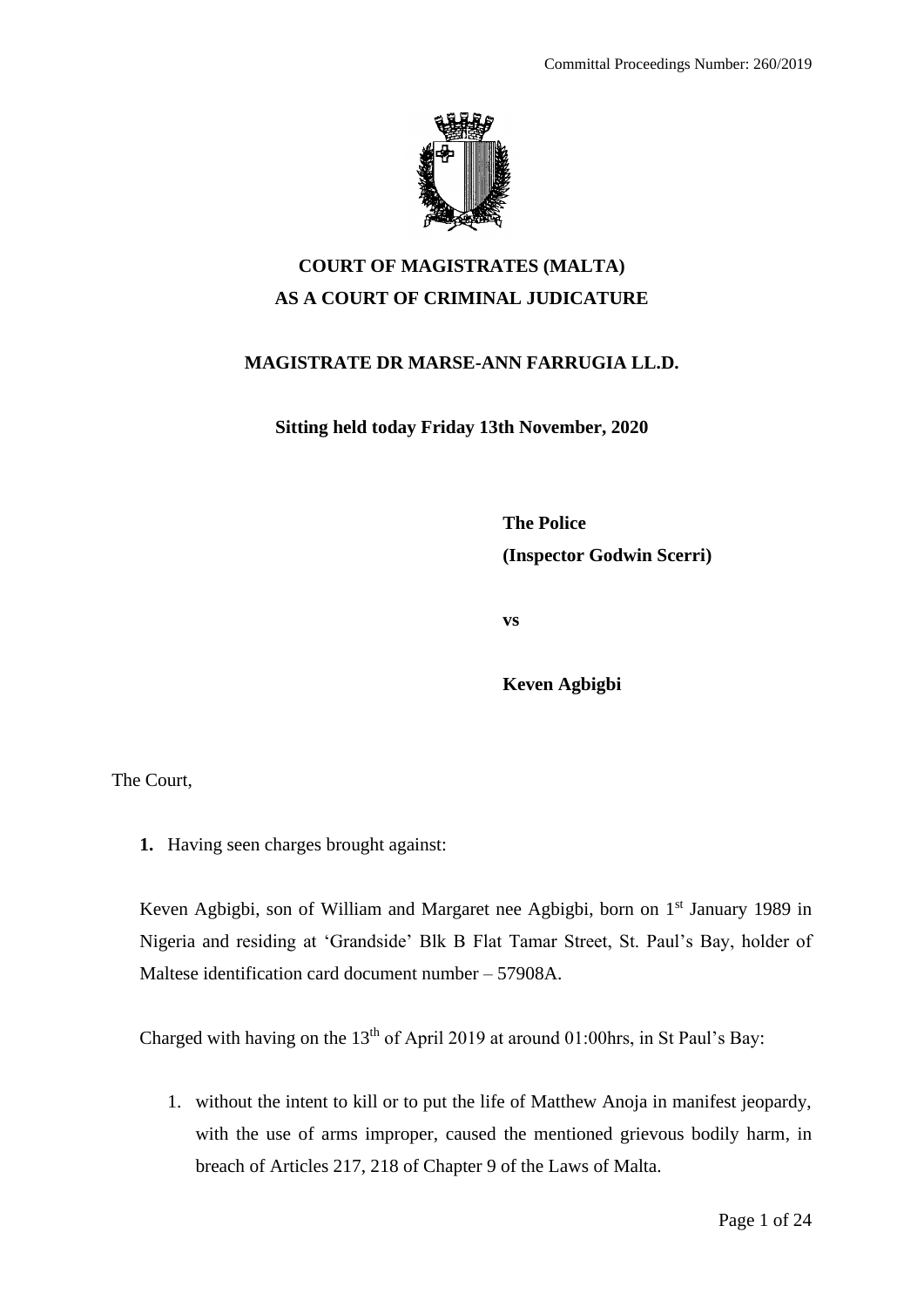- 2. on the same date, place, time and circumstances, without the intent to kill or to put the life of Blessing Aloun in manifest jeopardy, caused the mentioned slight bodily harm in breach of Articles 221, 222(1)(a) of Chapter 9 of the Laws of Malta.
- 3. on the same date, place, time and circumstances carried outside, any premises or appurtenance thereof, a knife or cutting or pointed instrument of any description without a licence or permit from the Commissioner of Police in breach of Article 6 of Chapter 480 of the Laws of Malta.
- 4. on the same date, place, time and circumstances uttered insults or threats against Matthew Anoja & Blessing Aloun in breach of Article 339(e) of Chapter 9 of the Laws of Malta.
- 5. on the same date, time, place and circumstances disturbed the repose of the inhabitants by rowdiness or bawling, or in any other manner in breach of Article 338(m) of Chapter 9 of the Laws of Malta.

The Court was also requested to provide the needed security in favour of Matthew Anoja and Blessing Aloun even during these proceedings in terms of Article 412C of Chapter 9 of the Laws of Malta.

**2.** Having seen the note of the Attorney General of the 13<sup>th</sup> January 2020, wherein he sent the records of this case for the person charged to be tried by this Court, since in his opinion, from the preliminary investigation, there might result an offence (or offences) under the provisions of:

(a) Articles 214, 215, 217, 218, 221, 222(1)(a), 202(h) of the Criminal Code, Chapter 9 of the Laws of Malta;

- (b) Article 339(e) of the Criminal Code, Chapter 9 of the Laws of Malta;
- (c) Article 338(m) of the Criminal Code, Chapter 9 of the Laws of Malta;
- (d) Articles 382A, 383, 384, 385, 386, 412C u 412D of the Criminal Code, Chapter 9 of the Laws of Malta; and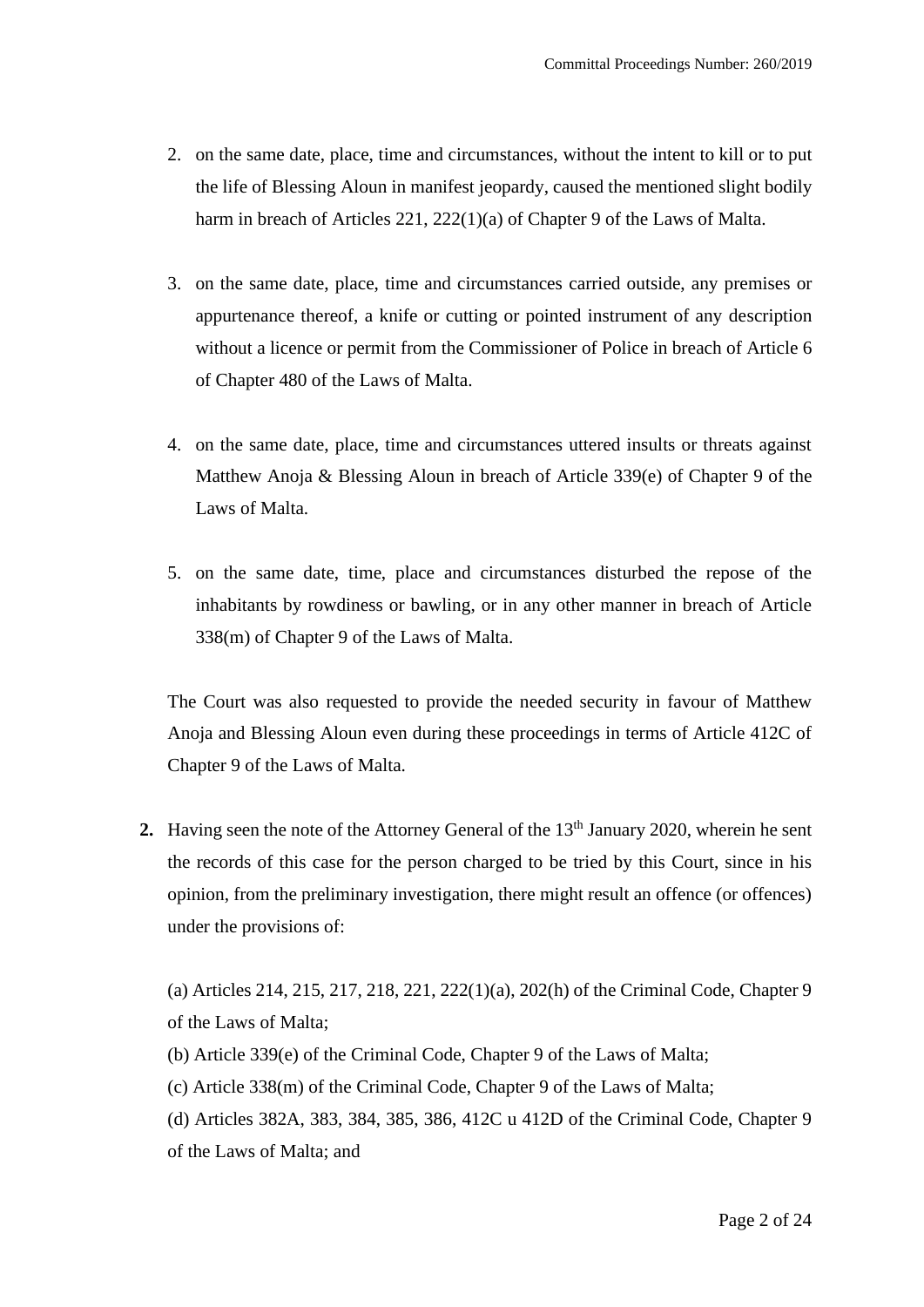(e) Articles 17, 31, 532A, 532B and 533 of the Criminal Code, Chapter 9 of the Laws of Malta.

- **3.** Having heard the person charged declare in the sitting of the 22<sup>nd</sup> January 2020, that he has no objection that his case be tried summarily by this Court.
- **4.** Having heard the evidence and having seen all the records of the case and the documents exhibited.
- **5.** Having heard the final oral submissions by the parties;
- **6.** The Court considered as follows:

## **The Facts**

**7.** The facts on which are not contested between the parties are very few and are in brief the following:

1.The defendant and the injured party Blessing Aloun had a relationship and lived together in an apartment in Saint Paul's Bay, together with their son Kaya, who was eighteen months old, and Blessing's son, who was ten years old.

2.The apartment where they lived was rented to both of them.

3.The defendant is a chef and used to manage a restaurant.

4.For the last few months before the incident in question, the relationship between the couple started deteriorating, and a few days before the incident, the defendant also told Blessing Aloun that he had been informed that she was unfaithful to him.

5.Blessing Aloun moved out of the apartment with her two children, but on the  $12<sup>th</sup>$  of April 2019, she went with the children to take refuge in the apartment of William Uti, who is a common friend of hers and of the defendant. Uti's apartment is also situated in St. Paul's Bay.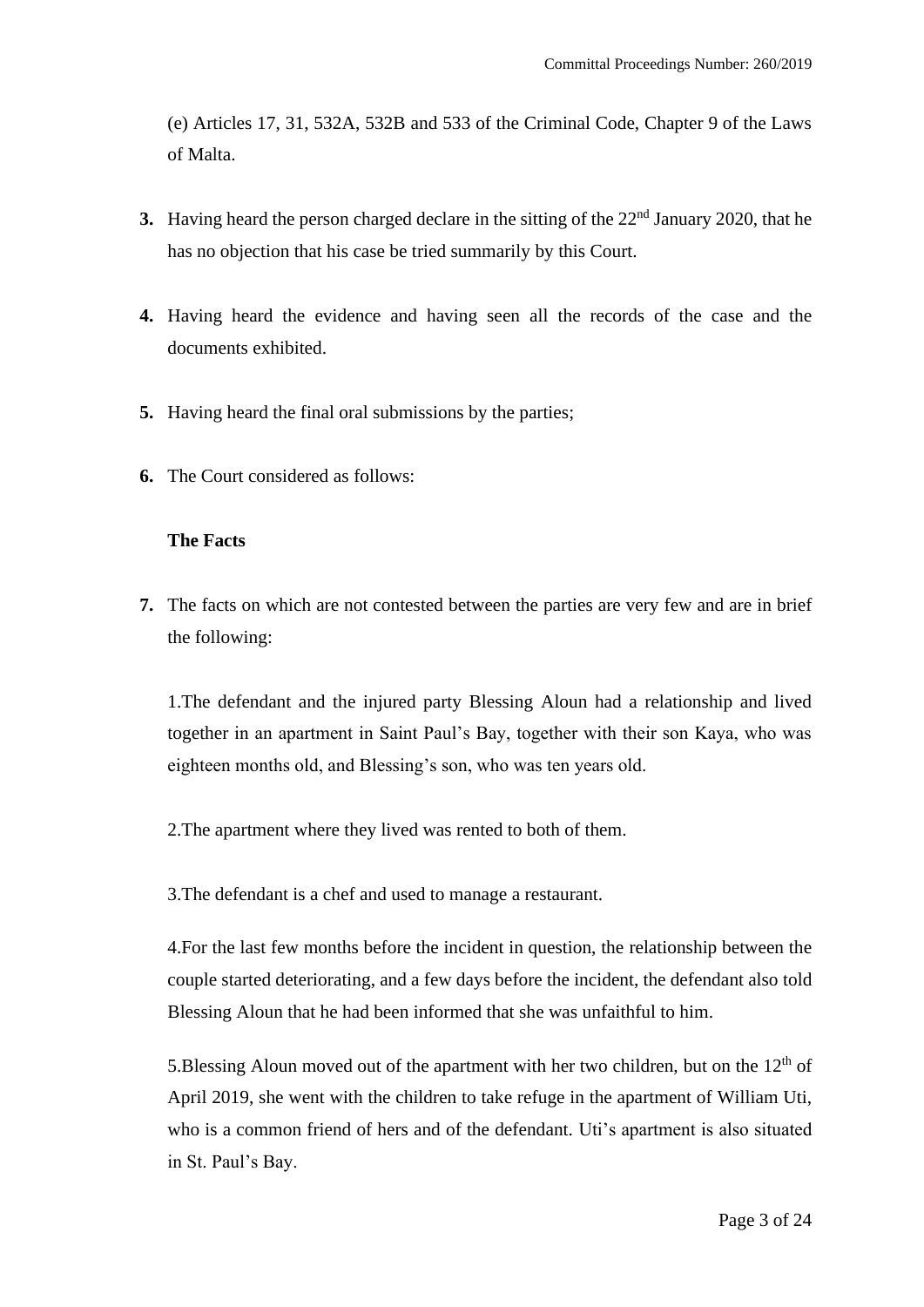- 6. William informed the defendant that Blessing was living at his apartment, and at some time after midnight**,** the defendant came with William to speak to Blessing. An argument broke out between the two of them. The defendant left the apartment, taking baby Kaya with him.
- 7. Blessing and William called Matthew Anoja, another common friend of theirs, to go to William's apartment to help them calm down the defendant. At the time Matthew was with his girlfriend Rachel Fred, at a concert at Coastline Hotel.
- 8. Matthew and Rachel went to William's apartment, and they decided to go to the apartment where Keven and Blessing used to live, to convince the defendant to give the baby back to Blessing. They went all together using Matthew's car. There was also with them Blessing's elder son.
- 9. Blessing opened the door of the apartment with her key, and they all went in the apartment. An argument broke out between the defendant and Matthew, and physical violence was used.
- 10. There is a very stark difference between the version of the defendant, who opted to give evidence and that of the Prosecution and the injured parties as regards both what happened in William's apartment, as well as what happened in the apartment of the defendant and Blessing. The determination of the case depends on the credibility of the evidence brought forward by each party and forms part of the merits of the judgement. In a nutshell, the versions of both parties is stated hereunder:

## **8.** *The version of the injured parties*

- **1.** According to Blessing, whilst she was in William's apartment, the defendant punched and hit her, even on her face, causing her to bleed.
- **2.** According to Blessing and Matthew, when they went in the apartment, the defendant got angry demanded to know why they were there, and Matthew told him that he (the defendant) should not be there because of previous incidents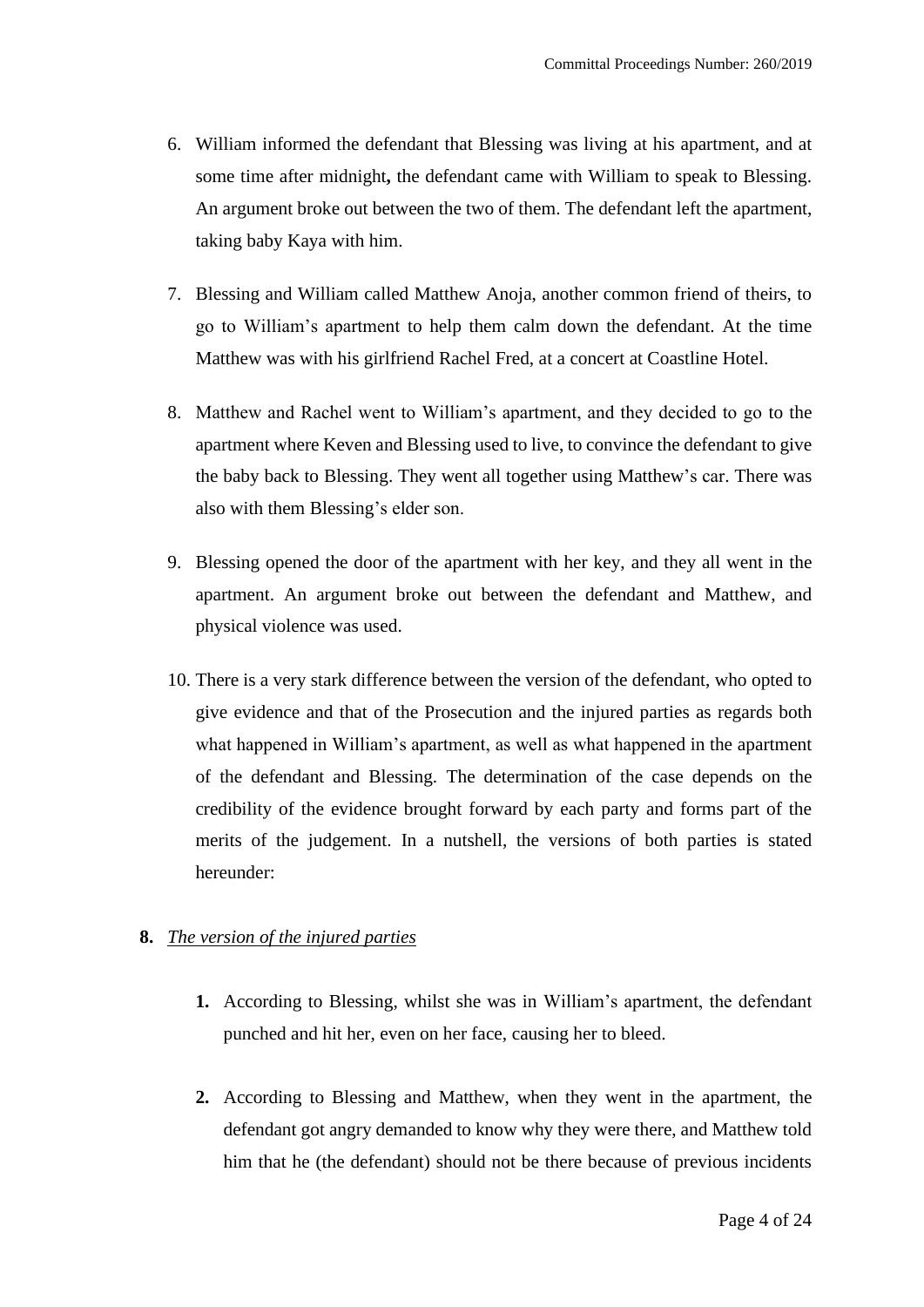between the couple, in which the Police were involved. Matthew states that Keven grabbed him by the collar of his shirt, and so the argument got violent physically.

- **3.** At this stage the defendant ran to his bedroom, where he kept a set of chef knives, and he came back slashing a knife. Matthew managed to disarm him and threw away the knife. Whilst all this was going on, William was trying to separate the two man and keep things calm, whilst Blessing picked up the baby, who was in the bedroom.
- **4.** Somehow the three men went into the defendant's bedroom to try to resolve the matter amicably, but another fight took place in the bedroom. When the fight calmed down, Matthew and William walked out of the bedroom into the corridor to go out. But the defendant came after them brandishing two knives, and he slashed Matthew's ear with one of them.
- **5.** At this point, William gave up, and left the apartment, because he did not want to get involved in this fight.
- **6.** The defendant started attacking Matthew with two (2) knives. He also injured Matthew in the chest with one of the knives. Matthew was defending himself with his hands, trying to evade the slashes, but in the process got a number of cuts from the wrist to the elbow of his right hand.
- **7.** During this fight, Blessing also tried to take away the knives from the defendant's hand, but she finished with a cut on her thumb of her left hand.
- **8.** Matthew told Blessing and Rachel to get out of the apartment. A couple living in the floor beneath let Blessing and her children in, and she called the Police. Rachel remained mid-way on the stairs leading from the fourth floor, where Keven's apartment is situated, to the third floor.
- **9.** Somehow, Matthew managed to get out of the apartment, and he started pulling the handle of the front door of the apartment, so that the defendant could not get out, until the police arrived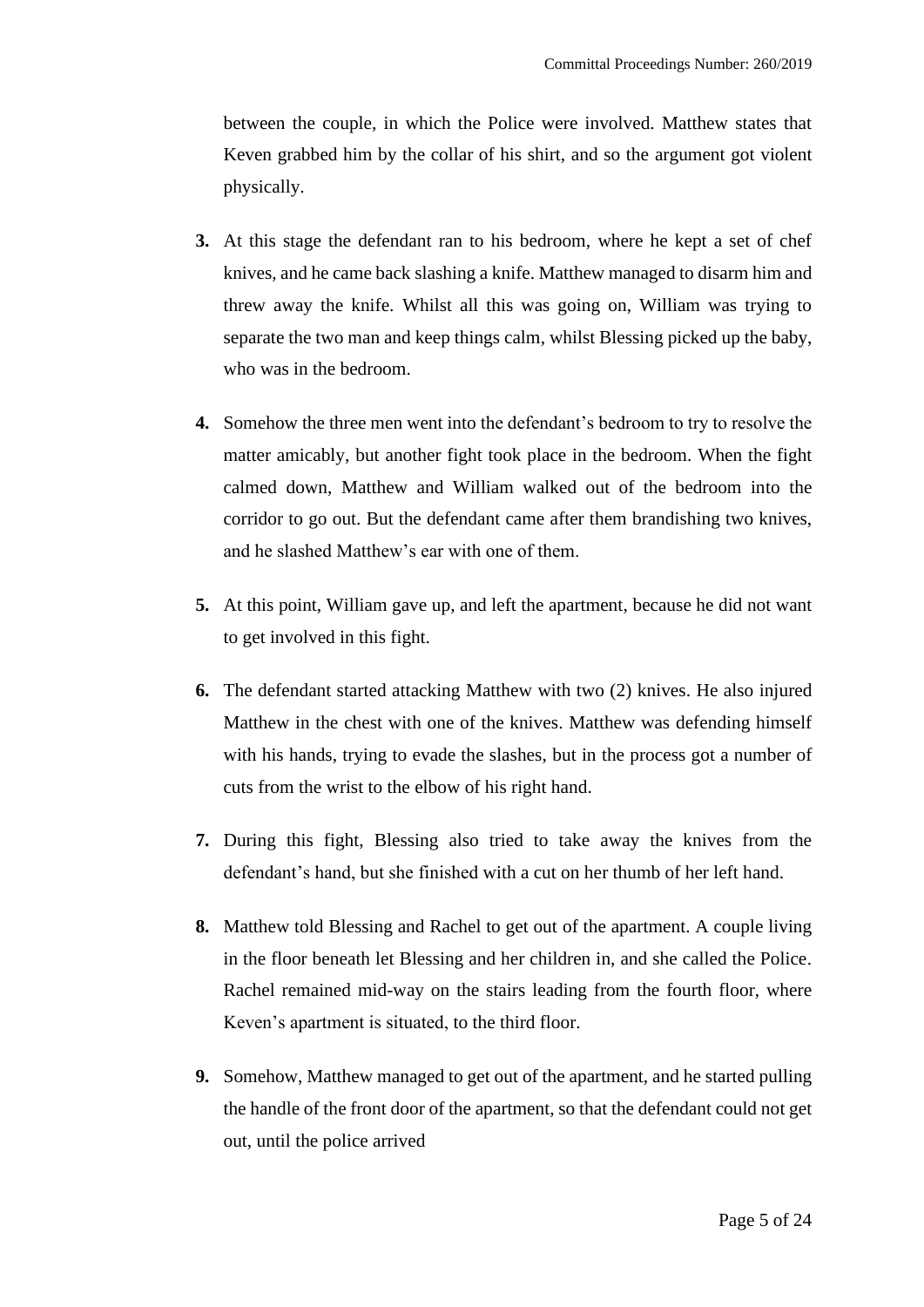- **10.** The defendant managed to break the middle of the front door of the apartment, and put a knife in the hole. So Matthew had to move back not to get hit by the knife, and the defendant was able to open the door and come out, still brandishing the two knives, and threatening Matthew he was going to kill him. Matthew hit the button for the lift. Whilst he turned to go in the lift, the defendant slashed Matthew on his back on his left shoulder.
- **11.** As soon as he came out of the lift, Matthew found the defendant on the groundfloor – he came down using the stairs, still brandishing the knives. He tried to attack Matthew, but Matthew pushed him away and ran out of the block of the apartments, where there was Rachel waiting.
- **12.** Rachel took off her jacket to try to stop the blood coming out of the cut on Matthew's shoulder. She also called an ambulance. Since the ambulance which was called, delayed in coming, and Matthew was losing lots of blood, Matthew drove all the way to Mater Dei Hospital in his car, with Rachel helping him.

## **9.** *The version of the defendant*

- 1. On the other hand, according to the defendant, the injuries on the face which Blessing sustained in William's apartment, were caused because whilst he was holding her hand, she tried to free her hand forcefully, and hit her face with her own hand.
- 2. Later, when he went to his apartment with his son, he was in his bedroom, ready to go to sleep, when he heard someone coming in, and calling his name. He opened the door of his bedroom and he found William and Matthew. He told them to go away, but Matthew told him that he was not supposed to be in the apartment, and a verbal argument ensued between them.
- 3. Suddenly Matthew took something out of his pocket, probably a pocket knife, and cut his (the defenant's) right palm with it. Matthew also gave him a punch in his face, and due to this punch he lost two front teeth and another tooth is shaking.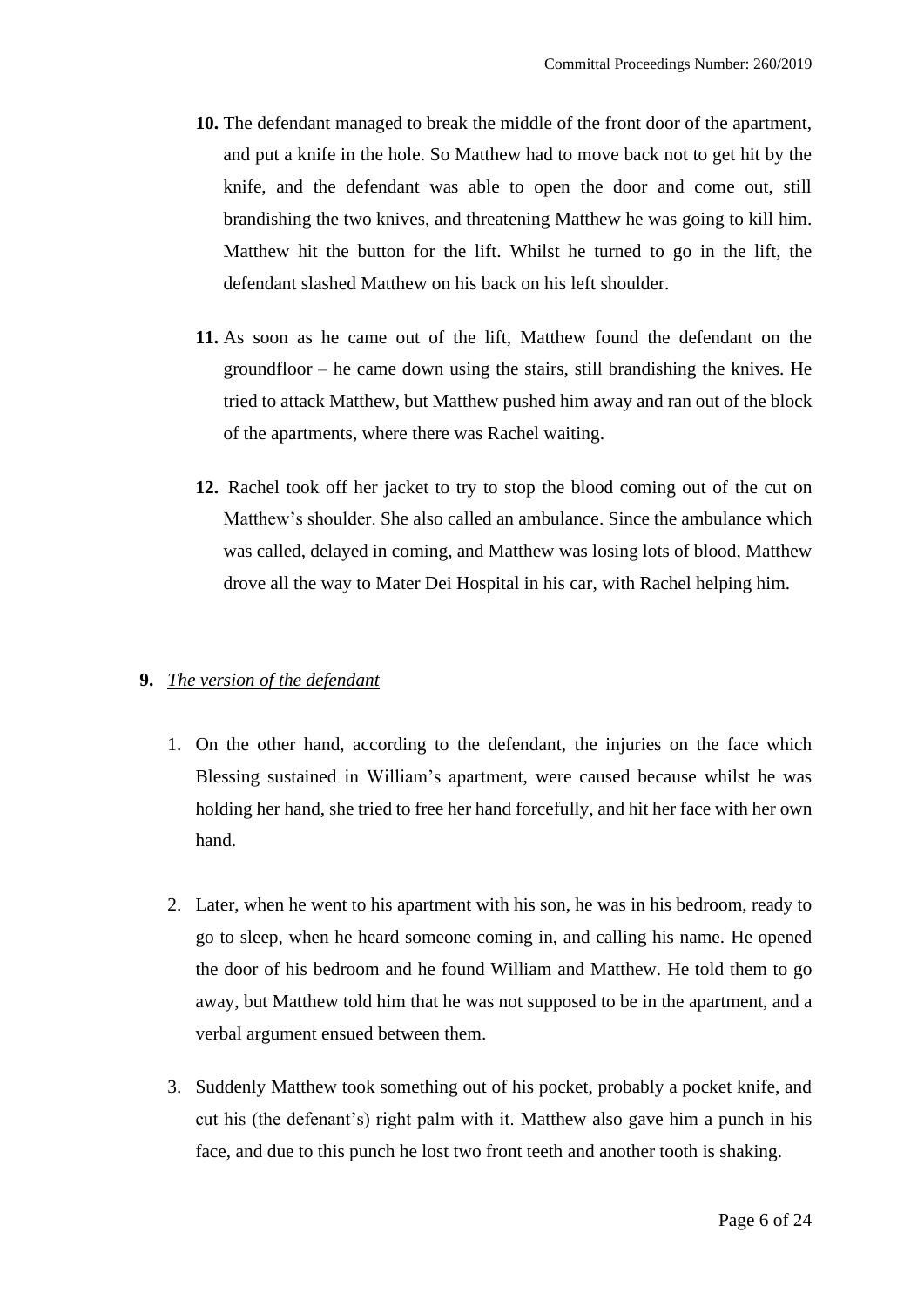- 4. Then Matthew pushed him to the balcony in the bedroom, and they started fighting. Matthew grabbed the defendant's private parts, and to release him, the defendant bit his ear.
- 5. When William saw the blood on the defendant's hand, he went away, but Matthew was still fighting with him. Blessing went behind the defendant's back and started cutting the defandant's back with a knife.
- 6. After Matthew hit him with the stool, they together with Rachel went out of the apartment.
- 7. Matthew was pulling the handle of the apartment door so that the defendant could not go out. The defendant was pulling the door in the other direction to try to open it. At one point, the handle broke off from the door, and the handle hit him on the chest, and he fell backwards, and hit his back with the metal railing of the stairs.
- 8. Then Matthew went inside the lift and the defendant went down the stairs, but Matthew had already got out of the block and was on the other side of the road with Rachel, when the defendant went downstairs. The defendant started accusing Matthew that he was having an affair with Blessing.
- 9. Then the defendant went upstairs in his apartment and he rested some minutes on the sofa, when the Police arrived, a few minutes later.
- 10. The defendant also stated that he never saw the chef knife case or any knives that were inside the case on the night of the incident. He stated that he saw the knife case open in his bedroom, when he went to the apartment, after he was released from Mount Carmel Hospital. He said he kept the knife case in a wardrobe, but Blessing knew where he kept it.

## **Considerations of this Court on the Guilt of the Defendant**

**10.** The Court has no hesitation in stating, that from the evidence produced before it, there can be no doubt that the version of events given by the injured parties is the credible version of events. The Court reached this conclusion not only because it is corroborated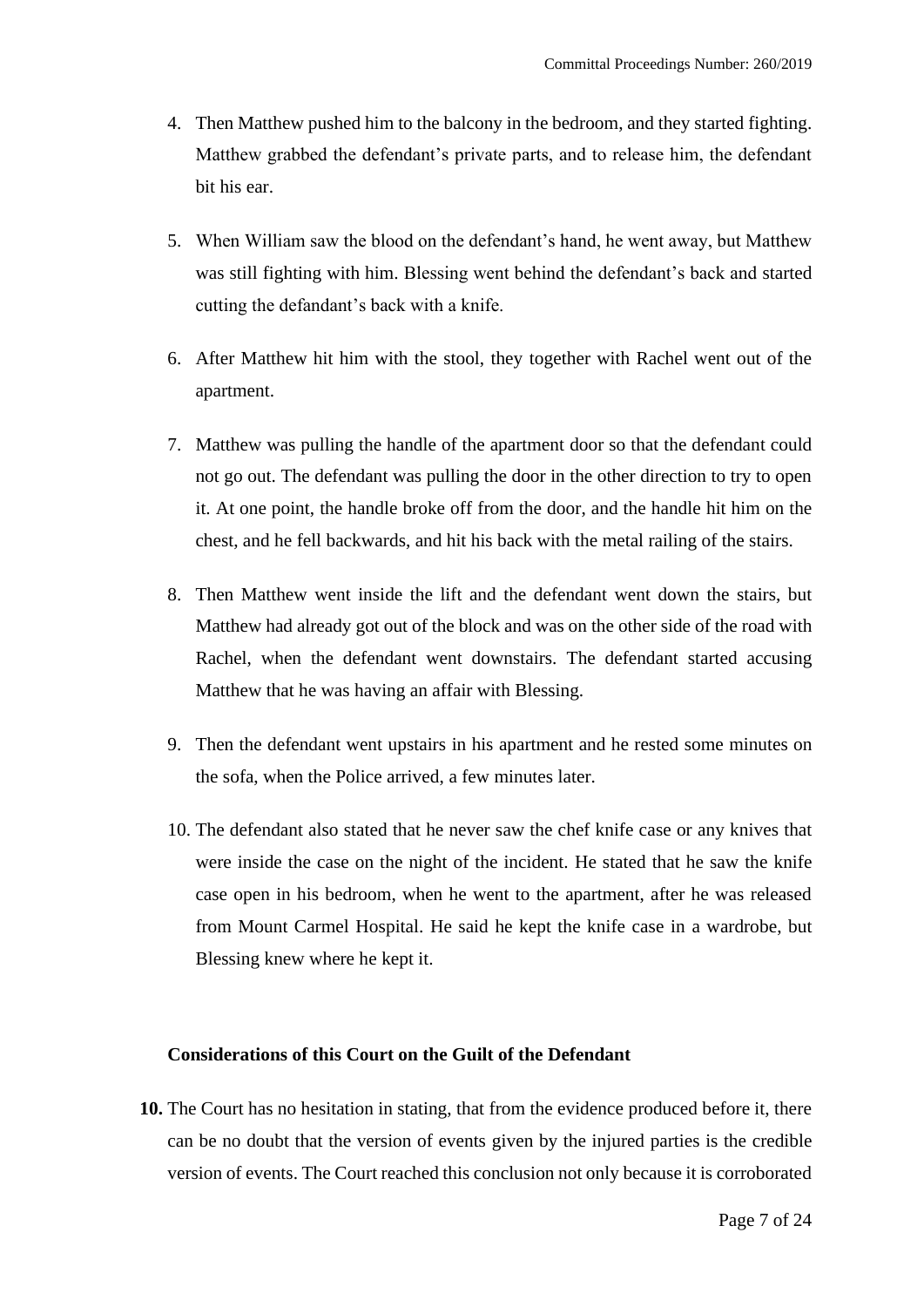by other witnesses, including William Uti, who is a friend of the defendant, but also because the version of the defendant is riddled with inconsistencies and contradicted by other evidence. It is true that not all the witnesses of the Prosecution recalled the same details, but this is only natural because every witness states what he perceives through his own senses.

- **11.** The Court gave particular importance to the evidence of William Uti, because he is a close friend of the defendant. In fact, after he was arraigned, the defendant called Uti from prison to go to speak to the defendant's lawyer to give him his version of events, and after the incident between the defendant and Blessing in his flat, he refused to call the police, and he left the defendant's apartment as soon as he saw Matthew injured, not to get involved.
- **12.** In his evidence, William Uti said that when the defendant came to his apartment at about 1.00am, Blessing and the defendant started arguing because she did not want to speak to the defendant alone. Uti says that he was between the two of them, trying to mediate, when he thinks the defendant hit Blessing on her mouth, and there was blood on her face. When the Prosecution asked him to confirm whether the defendant was the one to hit her, Uti answered as follows *"But for the hitting I do not think he wanted to maybe hit with force. I think .. … like always trying to grab her, you know. … … Not really want to punch her like that."<sup>1</sup>* Although it is evident that Uti is trying as much as possible not to put the defendant in a bad light, this evidence excludes that Blessing hurt her face with her own hand, as the defendant stated in his evidence.
- 13. As regards the incident in Keven's apartment, Uti states<sup>2</sup> that when Keven saw them he was angry and told them that he did not want to see anyone. Matthew told him that he was not supposed to be in the apartment because of a previous issue with Blessing. After that an argument started between them, and they started fighting with hands. Uti could not remember who started fighting with the hands first. He was trying to calm them down, whilst they were fighting in the bedroom. When he and Matthew came out of the bedroom, he noticed that Matthew had a cut in his ear, but he states he

 $<sup>1</sup>$  See page 460 of the proceedings.</sup>

<sup>2</sup> See page 463 *et seq.* of the proceedings.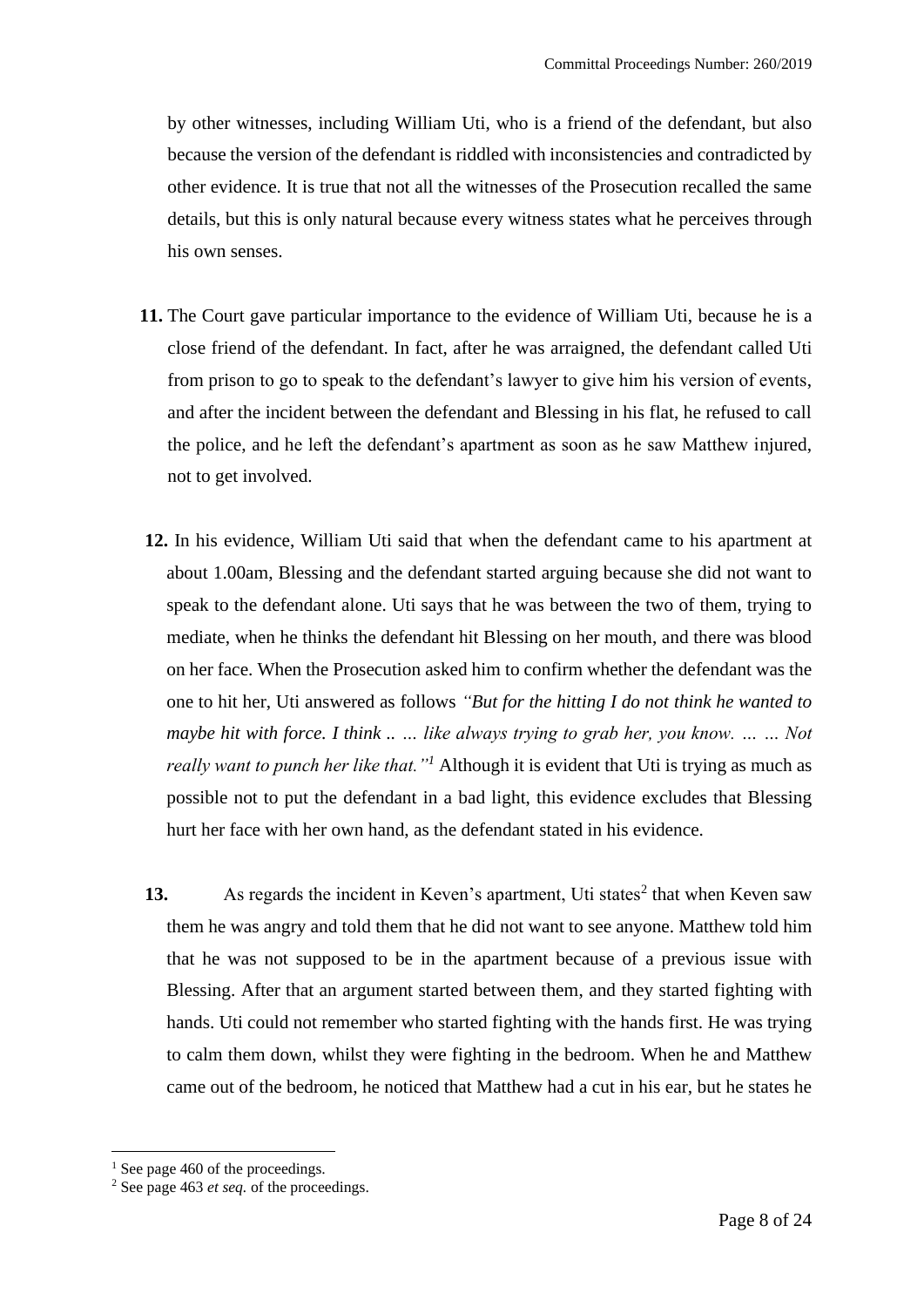does not know how the cut was done. The Court does not believe that Uti's assertion that he does not know how the cut was done is credible, considering that he was with the two men all the time.

**14.** It is at this point that Uti mentioned for the first time that the defendant had a knife. Uti stated as follows: $3$ 

*"The witness: The first time he had a knife, he take the knife after when they were arguing the first time Matthew I think Matthew take the knife from him before they start fighting with hands.*

*The Court: This is after you tried to stop them?*

*The witness: No, before I tried to stop them, the first time he had the knife was going to Matthew and Matthew take the knife. I do not know how he take it because he was … … you know, and he take the knife … …"*

- **15.** When Uti was asked from where the defendant got the knife, he answered from his bedroom.<sup>4</sup> Later on Uti repeated that *"Matthew take the knife from him before they start fighting with hands."<sup>5</sup>* When Uti was asked what did the defendant try to do with the knife, he replead *"When he go to Matthew, Matthew take the knife from him."<sup>6</sup>* According to the witness the knife was about twenty-five centimeters (25cm) long.<sup>7</sup>
- **16.** Uti left the apartment when he saw the blood coming from Matthew's ear.
- **17.** Under cross-examination, Uti was asked whether Matthew had a penknife with him. The witness replied: *"I did not see any penknife from anyone."<sup>8</sup>*
- **18.** Nowhere in his evidence does Uti say that before the verbal argument transformed itself from a verbal one into a violently physical one, Matthew punched the defendant in his face.

<sup>&</sup>lt;sup>3</sup> See page 467 of the proceedings.

<sup>&</sup>lt;sup>4</sup> See page 468 of the proceedings.

 $5$  See page 469 of the proceedings.

 $6$  See page 471 of the proceedings.

<sup>&</sup>lt;sup>7</sup> See page 471 of the proceedings.

<sup>&</sup>lt;sup>8</sup> See page 1322 of the proceedings.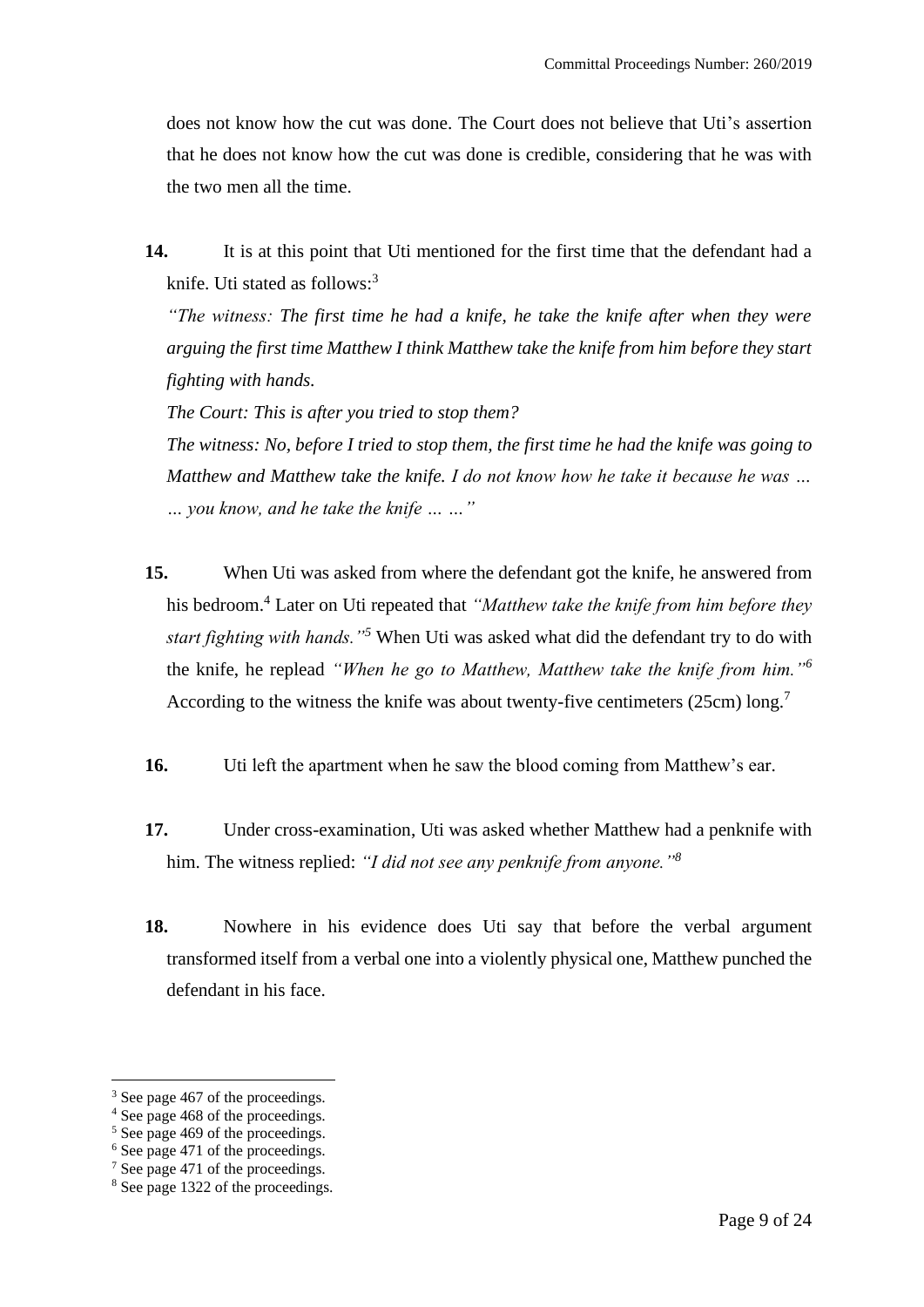- **19.** This evidence of Uti is alone sufficient to contradict the version of events given by the defendant, at least until Uti went out of the flat. Although Uti is a witness of the prosecution, he is certainly biased in favour of the defendant, since he is a close friend of his, as already stated above. Even when giving evidence, it was evident that he was reluctant to say things which threw the defendant in a bad light. It is also relevant that though he knew that a violent fight was going on, and Matthew had a cut ear, he did not deem it necessary either to call the police or an ambulance, but conveniently ran away from the apartment.
- **20.** Uti's evidence is corroborated in substance by that of the injured parties, Matthew Anoja and Blessing Aloun, and by Rachel Fred, Anoja's girlfriend.
- **21.** As regards what happened after Uti left the apartment, there is the evidence of Matthew Anoja himself. This evidence is in substance reproduced above, when the Court summarised the version of events of the injured parties. This evidence corroborated by Blessing, Rachel and Blessing's elder son, who was ten (10) years old. The witnesses say that the knives used by the defendant where between thirty (30) and forty-five (45) centimeters long.
- **22.** As already stated, the defendant's version that the fight started when Matthew cut his hand with a penknife and punched him in the face, is simply not credible, considering not only the evidence of the injured parties, but also that of William Uti, who categorically denied seeing a pen-knife and nowhere mentions that Matthew started the fight off when he punched the defendant. On the opposite, William admits, that before the physical fight started, it was the defendant who came wielding a knife in the direction of Matthew, and Matthew managed to take away the knife from him.
- **23.** The defendant states that after William left the apartment, Matthew continued fighting with him, while Blessing cut his back with a knife. This is also not credible, considering what has been stated in the previous paragraph. Moreover, if it is true that it was the defendant who was being attacked by William and Blessing, the Court can find no logical reason, why the defendant admits that Matthew eventually went out of the apartment, and pulled the door to prevent the defendant from coming out, whilst the defendant was pulling the door to try to come out. This admission obviously shows that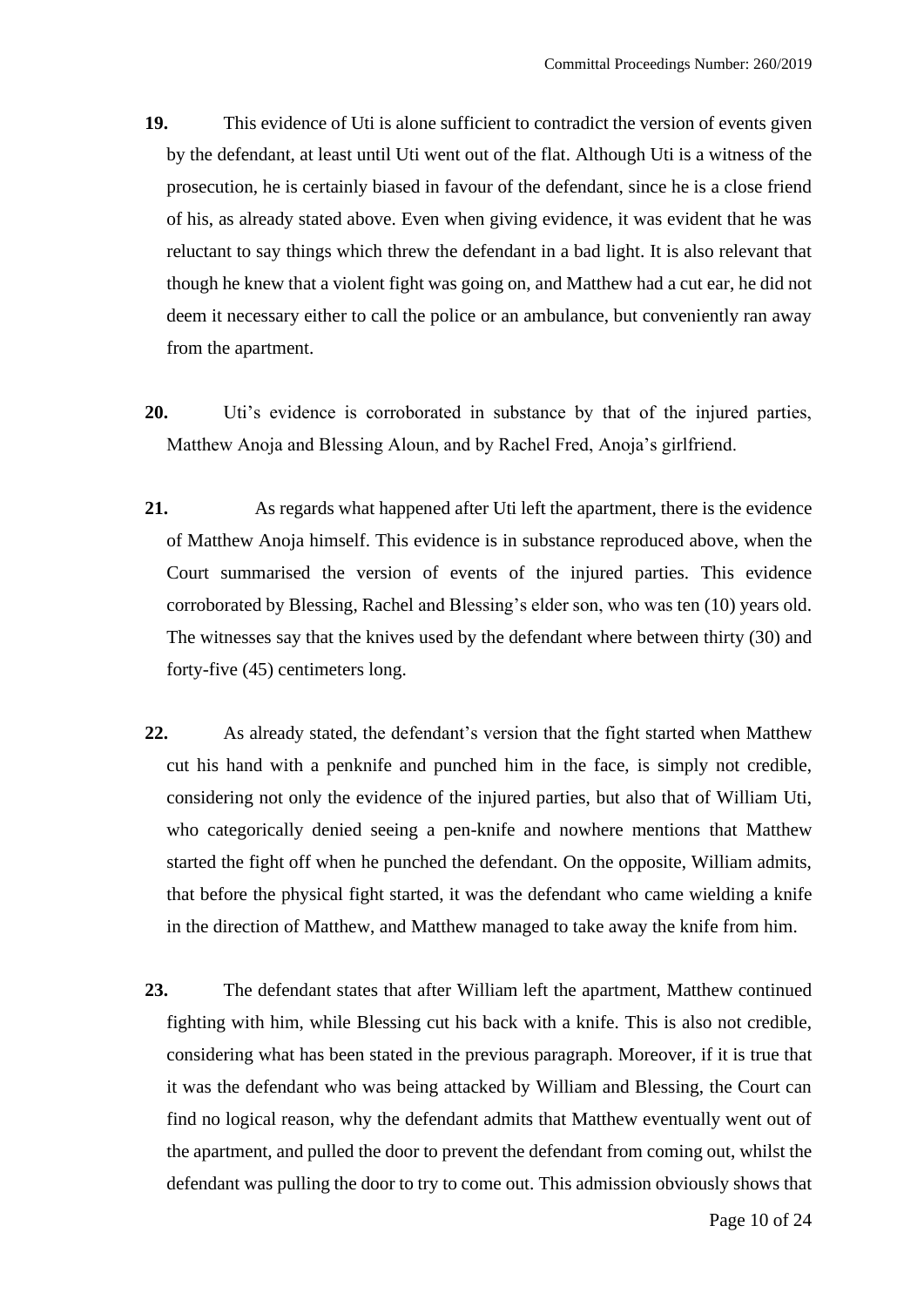the defendant was not intimidated at all by Matthew, so much so that instead of immediately calling the Police and an ambulance for being violently assaulted in his own apartment, as he is alleging, he wanted at all costs to go out, presumably to continue the fight. Secondly, it shows that Matthew was afraid to let the defendant come out of the apartment, and the only logical reason why Matthew should be afraid of the defendant is that it was the defendant who was attacking him.

- **24.** The defendant stated that eventually he managed to get out of the apartment, because the door broke, and very surprisingly, he ran down four (4) flights of steps to the groundfloor to continue chasing his alleged aggressor, Matthew, who had gone down with the lift, to continue at least provoking him by alleging that Matthew was having an affair with his ex-partner Blessing. This is hardly the behaviour one would expect, from a person who has just been violently assaulted.
- **25.** The defendant then states that he went back upstairs, to rest on the sofa. Again, it does not seem that the defendant deemed it necessary to call the police not only because of the fight but also because his son was according to him "kidnapped" or call an ambulance for the injuries he alleges he sustained during the fight.
- **26.** The Court also points out that PS 419 Anton Buttigieg, one of the first police officers who arrived on sight, stated that later that day, he conducted a search of the apartment in the presence of the defendant's lawyer, *"where I did not manage to find the alleged knives, but on the bed in the main bedroom … … I noticed a black pouch of chef's knives with some four empty pockets which means that there were four (4) knives missing. Two of these pockets were for big knives and two of them were small knives."<sup>9</sup>* This evidence also contradicts what the defendant stated on oath, namely that the pouch of knives was hidden in the wardrobe, and he did not see it, or the knives contained in it, during the night of the incident.
- **27.** The defence did not deem it fit to request that the defendant be examined by a forensic doctor at the beginning of the proceedings. A lot of time was wasted more then

<sup>&</sup>lt;sup>9</sup> See fol. 17 of the proceedings.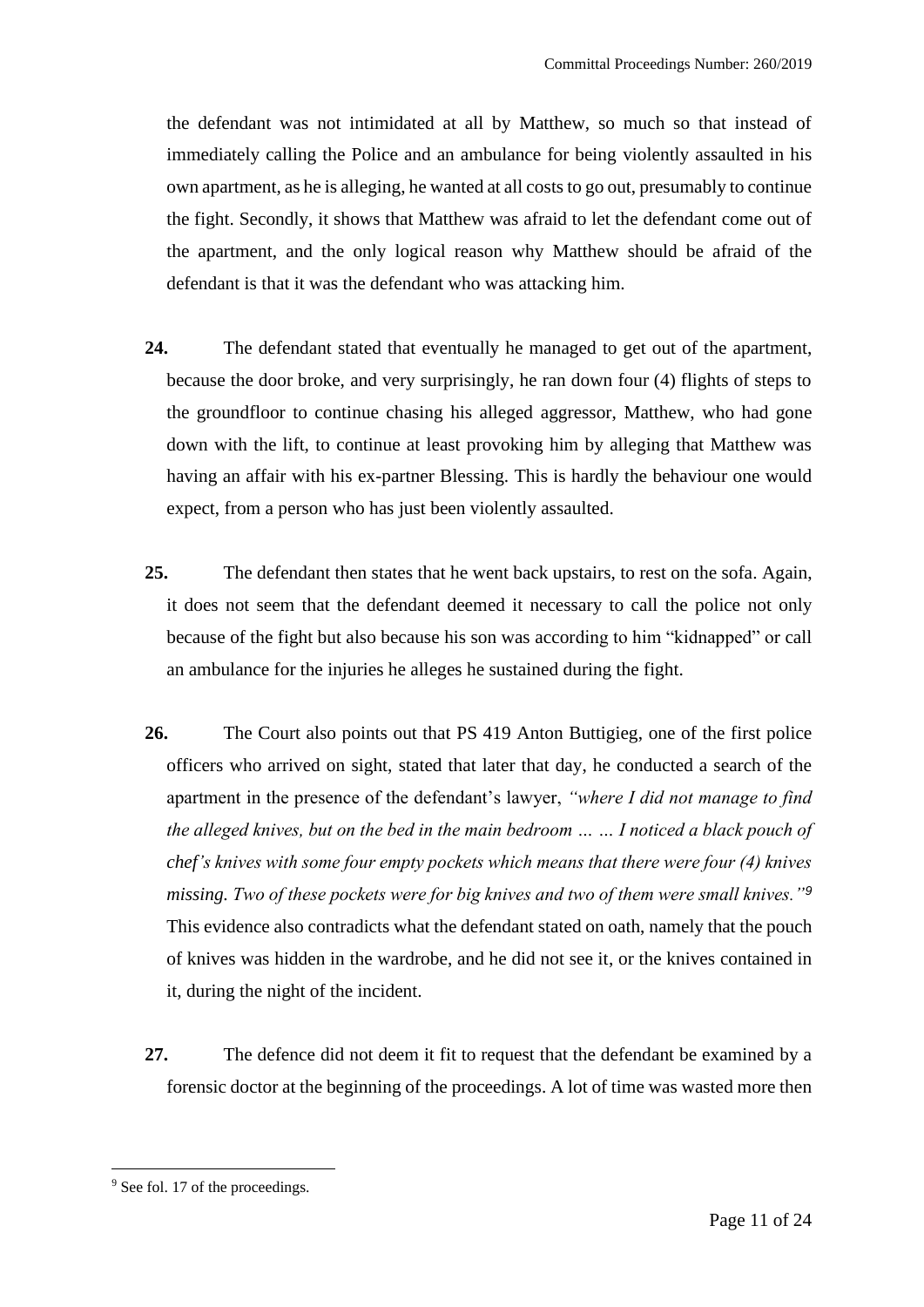a year later, when the defence wanted to bring forward evidence to corroborate the injuries which the defendant alleges he suffered.

- **28.** First of all the Court points out, that the defence seems to have forgotten that from the evidence brought forward by the Prosecution, an ambulance arrived on site, soon after the Police arrived there. This ambulance arrived because it was called by Rachel Fred for Matthew, who by that time had gone to the hospital with Matthew in his car, because the ambulance took too long to arrive. PS419 Anton Buttigieg, who was one of the first policeman to arrive on site, confirmed on oath that the paramedics treated the defendant on site, and left.<sup>10</sup> PS 419 had already testified that as soon as he arrived he noticed blood on the defendant's hands. PC 1173 John Grech also said that the defendant had some scratches on the back and also a small cut on his right hand, and he was treated by the paramedics of the ambulance.<sup>11</sup> It does not seem that the defendant thought it necessary to inform them that he lost two teeth during the fight, and another one was wobbling. From this evidence, it is clear that the paramedics of the ambulance did not think the defendant needed any more medical treatment.
- **29.** Later during the day, the defendant had to be admitted to Mater Dei Hospital due to an unexplainable pain he said he was suffering from, whilst being held under arrest. Doctor David Grima who examined him on the 13<sup>th</sup> April 2019 at 7.30a.m., a few hours after the incident, stated in his report that the defendant had a three centimeter (3cm) lacerated contused wound over the palmer aspect of his right hand. The report does not refer to any other signs of trauma.<sup>12</sup> Doctor Grima further stated that *"I personally cannot remember the case at hand, so I cannot, you know, judge by memory on whether there were abrasions or not, however, judging by the notes I wrote, if there were any abrasions they might have been so trivial that I did not really feel the need to document them." <sup>13</sup>* Doctor Grima also stated that the wound on his hand was compatible with an injury with a knife.<sup>14</sup>

<sup>&</sup>lt;sup>10</sup> See fol. 12 of the proceedings. See also the evidence of PC 1409 Kevin Buhagiar a fol. 446 of the proceedings.

<sup>&</sup>lt;sup>11</sup> See fol. 434 and 435 of the proceedings.

<sup>&</sup>lt;sup>12</sup> See fol. 632 of the proceedings and Dok OB1 a fol. 1382-1385 of the proceedings.

 $13$  See fol. 1638 of the proceedings.

 $14$  See fol. 1641 of the proceedings.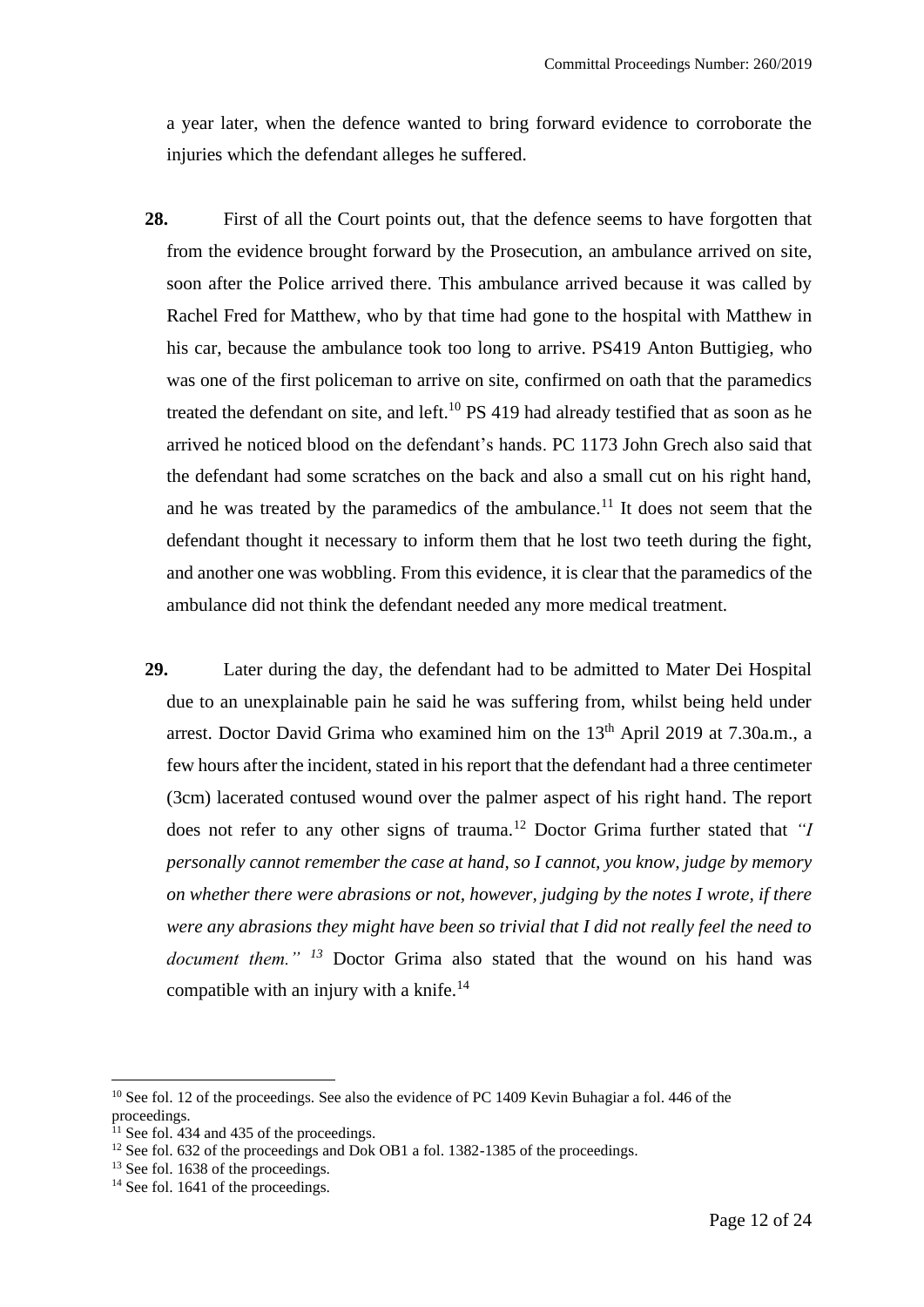- **30.** The fact that, despite all the violent fighting which took place, the defendant only suffered this small cut on the palm of his hand undermines the last vestiges of credibility of the version of events of the defendant.
- **31.** On the other hand, Matthew Anoja suffered very serious injuries. Doctor David Grima who also examined Anoja a few hours after the incident, declared that Anoja *"sustained a deep lacerated wound on the upper side of his right wrist which involved tendons and at the time, since the tendons were raptured there was loss of function of his hand. There was also a deep lacerated wound over his left shoulder and scapular region which was bleeding uncontrollably and had to go for surgical management. And then there were small lacerated wound over his anterior aspect of chest and also very deep lacerated wound over his ear, with tissue loss as well."<sup>15</sup>*
- **32.** Doctor Mario Scerri, appointed as expert by this Court, concluded his medical examination of Anoja, as follows:<sup>16</sup>
- *"2. That the lesions described on the nose and on the left side of Matthew Anoja were compatible with scratch marks and are of a slight nature;*
- *3. that the incised wound described on Matthew Anoja's right ear was inflicted by a cutting instrument which remains as a permanent mark on the face;*
- *4. that the lacerations described on the anterior aspect of the left side of the chest was inflicted by a pointed instrument. This did not penetrate the thoracic cavity thus being of a slight nature;*
- *5. That the lesions on the distal end of the right forearm were inflicted by a sharp cutting instrument resulting in five tendons being cut. These tendons were sutured at operation. This is a lesion of a grievous nature per durata;*
- *6. That the incision described on the left shoulder extending to the scapular region was a lesion inflicted by a pointed cutting instrument;*
- *7. This lesion was of a slight nature."*
- **33.** In a subsequent report on Anoja, Doctor Scerri declared that:<sup>17</sup>

<sup>&</sup>lt;sup>15</sup> See page 126 of the proceedings.

<sup>&</sup>lt;sup>16</sup> See Dok MST1 at page 2084 *et seq.* of the proceedings. The original report drafted in the Maltese language is found as Dok MS1 at page 394 of the proceedings.

<sup>&</sup>lt;sup>17</sup> See Dok MS2 at page 413 *et seq.* of the proceedings.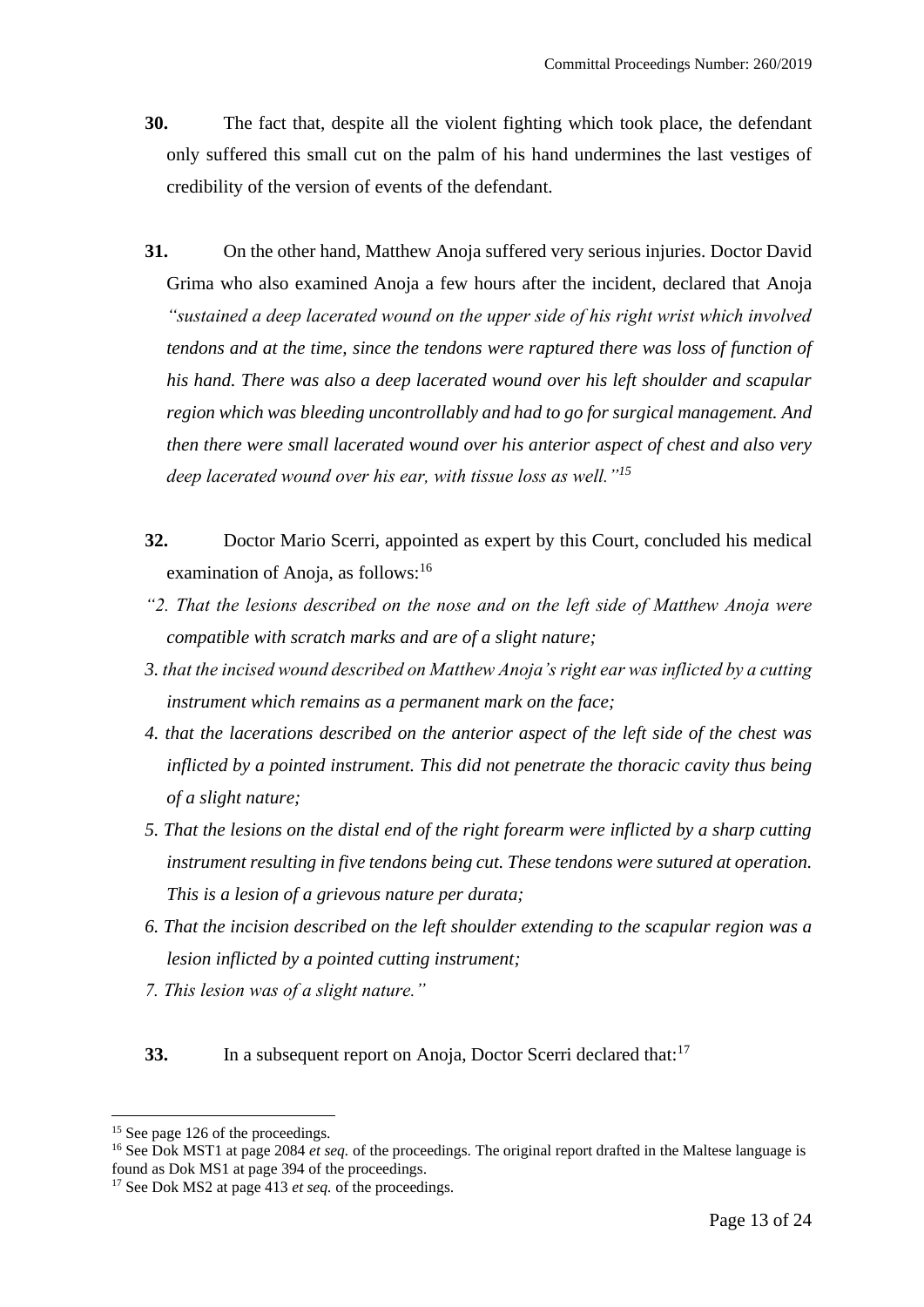*"That as a result of this alleged incident there was a scar on the left side of the chest … …. This scar was a result of a laceration inflicted with a pointed instrument 0.8centimeters long and 0.4 centimeters wide.*

*That there was a long scar with keloid formation, convex anteriorly, this being the result of an incision. This scar is 14.5 centimeters long and 0.8 centimeters wide … …*

*That there are multiple scars on the dorsum of the right hand and the medial aspect of the distal end of the forearm extending to the medial aspect … …*

*That the muscle power in the wrist is preserved;*

*That there is also a visible scar on the right ear, this being a result of an incised wound;*

*That the scars on the left ear and the right hand and the shoulder are visible from within talking distance;*

*That the area of these scars constitutes less than 10% of the total body area and so in the expert's opinion these carry a percentage disability of 5%."*

**34.** In his evidence, the defendant stated that in order to defend himself, whilst fighting Anoja, he bit Anoja's ear. Under cross examination, expert Doctor Mario Scerri categorically ruled out the possibility that the injury to Anoja's ear was caused by a bite. He states as follows: $18$ 

*"No, no, a bite does not cause an incised wound … … (A) bite causes typically a laceration. That is why I enlarged the photo, to indicate clearly that the edges are sharp, clean, compatible with an injury inflicted by a sharp cutting instrument, not teeth; teeth produce lacerations, not incisions."*

<sup>&</sup>lt;sup>18</sup> See page 1288 of the proceedings.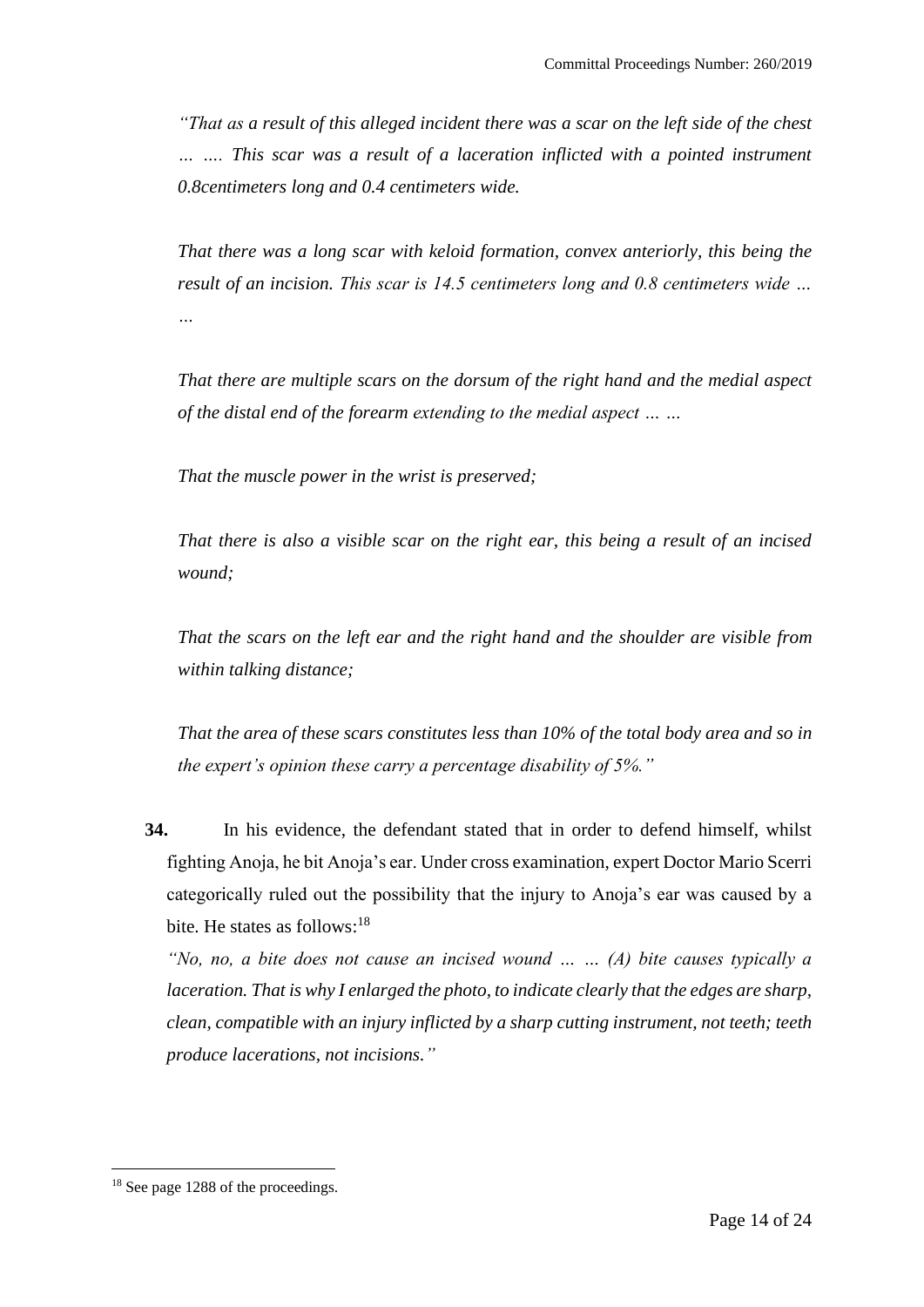- **35.** In his evidence, the defendant also stated that Anoja pulled the handle of the apartment door so hard, that he pulled it off, and with the momentum the handle hit his chest and caused the injury. In his evidence, Doctor Mario Scerri, on being shown a photo of the door handle in question, categorically declared that the door handle in question is compatible with the injury suffered on the chest by Anoja, and stated as follows *"The handle will not produce a laceration like that … … The laceration was inflicted by a sharp pointed instrument." 19*
- **36.** Since the defence realised that the defendant's evidence on how the injury on Anoja's chest was caused was not going to hold water, it also submitted that the injury was caused by the piece of wood from the door which remained attached to the door handle, after the latter was pulled off the door. Again a photo of the door handle with the piece of wood was shown to Doctor Mario Scerri, and he again totally excluded that the piece of wood was compatible with the injury suffered by Anoja. Doctor Scerri stated as follows:<sup>20</sup>

*"On the chest there was a wound, penetrating wound, but not penetrating so deeply to involve the thoracic cavity. That is why I classified it as being of slight nature. The wound described is a laceration. It is a clean laceration. I would not say it is compatible with the pointed edge of this wood because if this penetrated one would expect more lacerations on the lesion because it is a clean laceration, it is not a \*\*\* \*\*\* laceration. … … That was a clean laceration that was probably inflicted most compatible with a pointed instrument like a knife or a pen knife. … …*

*(H)a nghidielek cara, it is compatible with a sharp instrument, kompatibbli ma sikkina iva. Mhux injama zgur."*

**37.** The defence asked Doctor Scerri why if the wound on the chest was inflicted by a knife, the knife did not enter that part of the body. Doctor Scerri replied as follows:<sup>21</sup> *"It was not deep enough to penetrate the thoracic cavity. … … This laceration involved the superficial layers of the skin, the deep layers of the skin, the subcutaneous fat and it lodged in the intercostals not penetrating the thoracic cavity. Ghalhekk hija slight.*

<sup>&</sup>lt;sup>19</sup> See page 1864 of the proceedings.

 $20$  See page 1864 of the proceedings.

 $21$  See page 1865 of the proceedings.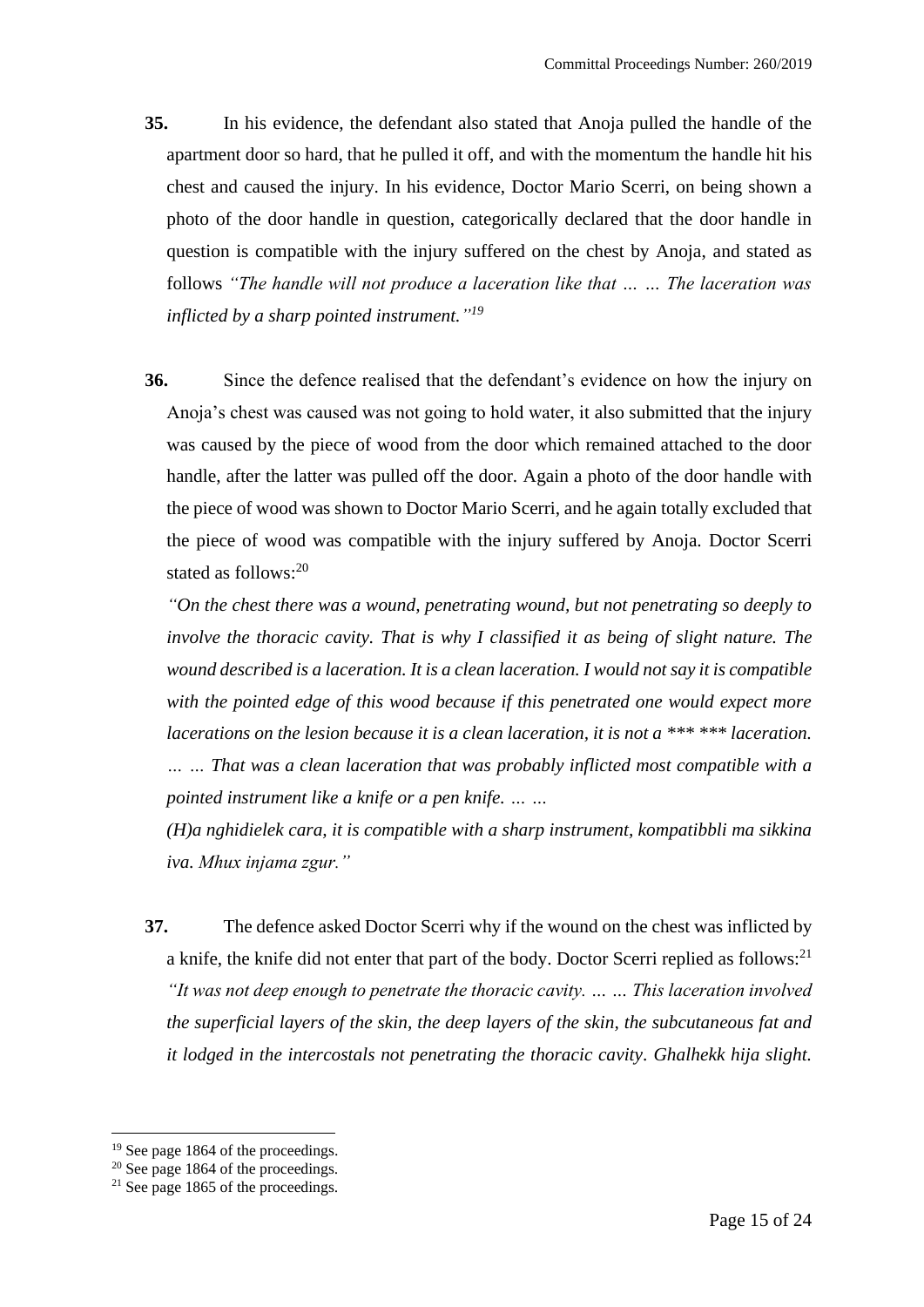*But it is inflicted by a sharp instrument more compatible to a knife than to this piece of wood you showed me."*

- **38.** In the oral submissions the defence submitted that in his previous evidence of the 10<sup>th</sup> June 2020, Dr Mario Scerri had stated repeatedly that *"he did not agree it was a knife"* and he changed his version in his subsequent evidence. This allegation is totally unfounded. Nowhere in his evidence of the  $10<sup>th</sup>$  June 2020, did Doctor Mario Scerri state that he did not agree that the injury was caused by a knife. In the sitting of the  $10<sup>th</sup>$ June 2020 the defence suggested to Doctor Scerri that the wound on the chest was not made by a knif. Doctor Scerri replied as follows:<sup>22</sup> "I do not like calling it a knife. I *always like calling it an instrument, pointed, or not pointed, and having a sharp edge, either one single cutting edge or two. This lesion is more compatible to an instrument having an edge rather than a laceration inflicted by a blunt object."* Doctor Scerri was using forensic medical jargon, which the defence is unintentionally or intentionally, misinterpreting. It is obvious that a knife has a cutting edge, and so the wound on the chest of Anoja was compatible with a knife injury. But other objects have cutting edges, like blades or glass splinters, and consequently could also have caused the injury suffered by Anoja. Doctor Scerri, not being conversant with the facts, was simply being neutral on the precise object which could have caused the injury, but made it clear that the lesion was compatible with an instrument having an edge – as stated that definition obviously includes a knife.
- **39.** The defence also tried to create a smokescreen on the fact that Doctor Mario Scerri stated that that Anoja bleeded from the incised wound on the shoulder because there are lots of blood vessels.<sup>23</sup> The defence, somewhat disingenuously, argued that this statement is incompatible with the fact that only drops of blood were found in the apartment and landings, and not pools of blood. The defence is, conveniently or otherwise, forgetting, two important facts. Anoja was hit by the knife on the shoulder when he was about to enter the lift, and once he got out of the lift, he nearly immediately got out of the block. So obviously the blood which started oozing from the shoulder started oozing in the lift and then on the landing of the entrance door of the block of

 $22$  See page 1288 of the proceedings.

 $23$  See page 391 of the proceedings.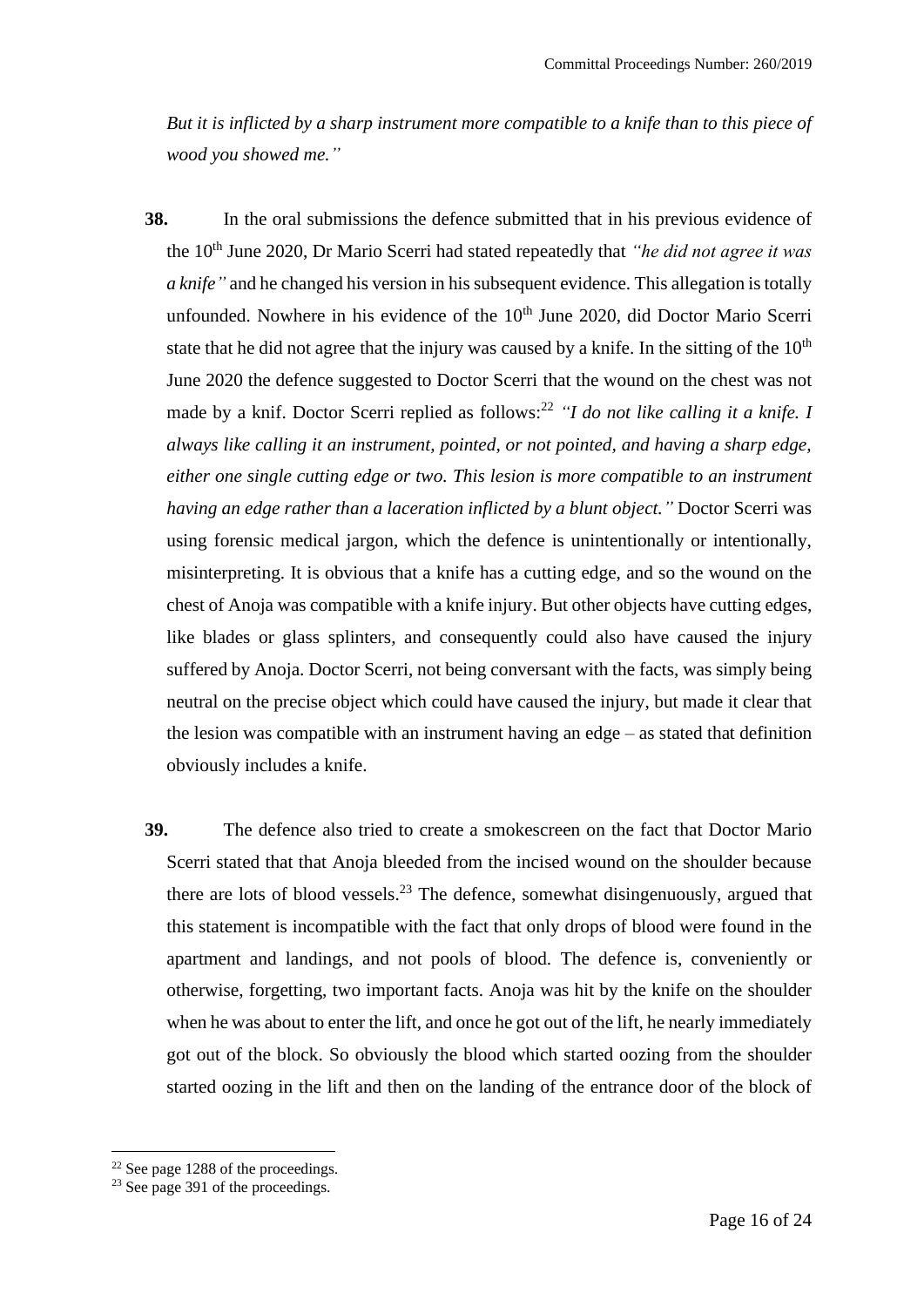flats, and no "pools of blood" could ever be found in the apartment, because the injury was not inflicted in the apartment. Secondly, Doctor Scerri stated clearly *"(I) was not there and I do not know what pressure precautions were taken because if pressure was applied, obviously you will decrease the flow of blood."<sup>24</sup>* In fact, from the evidence of Matthew Anoja and Rachel Fred it results, that as soon as Anoja went out of the block, Rachel tied her jacket round his shoulder to try to stop the blood oozing out.<sup>25</sup> So, pressure was applied on the lesion, a few minutes after it was caused. Nevertheless, Doctor David Grima who examined Anoja at the Emergency Department stated that the lesion on the shoulder was still bleeding uncontrollably.<sup>26</sup>

- **40.** From the above considerations, it is clear that the version of the defendant on how Anoja got an injury in his ear and an injury in his chest has been shot down by the expert opinion of Doctor Mario Scerri.
- **41.** During the oral submissions, the defence made a large number of statements which are factually incorrect or do not result from the evidence submitted to this Court. This Court has no intention of wasting its time indicating all these statements, because this Court has already indicated clearly the relevant facts which were proven from the evidence which was brought forward by both parties.
- **42.** However, as a last straw, in the final oral submissions, the defence referred to Article 223 of the Criminal Code on justifiable homicide or bodily harm. This Article states as follows:

*"No offence is committed when a homicide or a bodily harm is ordered or permitted by law or by a lawful authority, or is imposed by actual necessity either in lawful selfdefence or in the lawful defence of another person."*

**43.** The defence submitted that the defendent was beaten and the defence lawyer stated that he personally saw the knife injuries which the defendant had on his back.<sup>27</sup> From the evidence submitted before this Court there is no evidence that the defendant

<sup>&</sup>lt;sup>24</sup> See page 392-393 of the proceedings.

<sup>&</sup>lt;sup>25</sup> See evidence of Rachel Fred at page 775 and evidence of Matthew Anoja at page 817 of the proceedings.

 $26$  See page 126 of the proceedings.

 $27$  See fol. 1994 of the proceedings.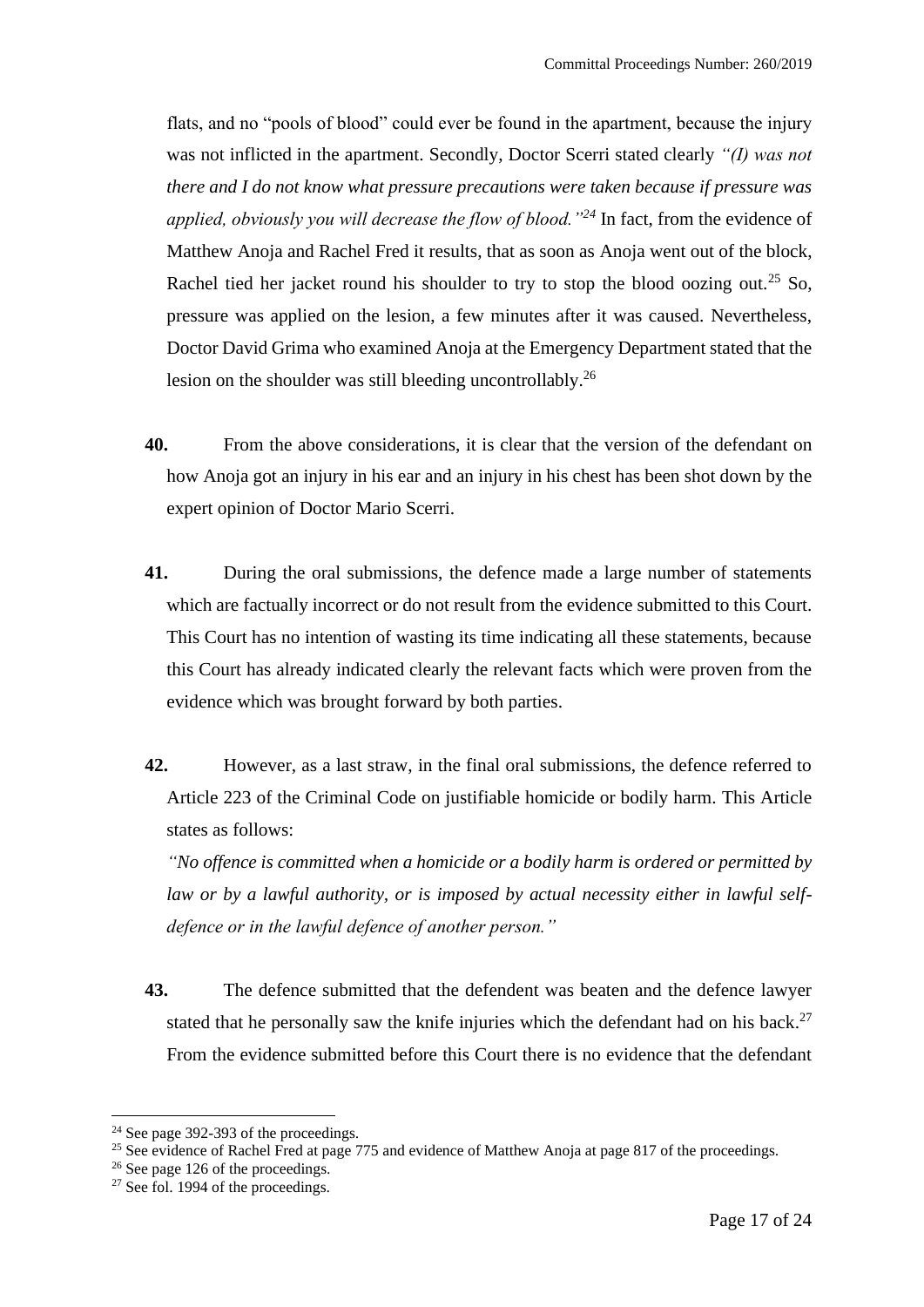suffered knife injuries on his back. If the defence lawyer actually saw these knife injuries – which neither the Police, nor the paramedics of the ambulance nor Doctor David Grima of the Emergency Department saw – then it was his duty, to request the Court to preserve this evidence at the beginning of the proceedings and for him to confirm what he saw under oath, in accordance with the law of procedure.

- **44.** Moreover, the fact that the defence invoked the plea of lawful self defence, is an indirect admission that – contrary to what the defendant stated under oath, except for the injury to the ear – it was the defendant who caused the other injuries to Matthew Anoja. But he is now submitting that he caused these injuries in the exercise of his right to lawful self defence. In other words, the version of events of the defendant is not only not a credible one, but, by pleading self defence, the defence is admitting that the defendant did not state the truth under oath.
- **45.** As regards the plea of self-defence, in the judgement **Il-Pulizija vs Augusto Auguliaro**, decided on the 26th August 1998, the Court of Criminal Appeal (in its Inferior Jurisdiction)<sup>28</sup> stated as follows:

*"Mhux kull min "jagixxi biex jiddefendi ruhu" necessarjament jista' jinvoka dana lartikolu. Il-ligi titkellem car dwar il-"bzonn attwali" tad-difiza legittima" ta' dak li jkun jew ta' haddiehor. Kemm fid-dottrina kif ukoll fil-gurisprudenza taghna hu ormai stabbilit li biex wiehed jista' jinvoka dina l-iskriminanti, l-aggressjoni subita trid tkun ingusta, gravi u inevitabbli. L-element tal-inevitabilita jigi nieqes meta wiehed, minflok ma jevita l-inkwiet ossia glied li jara gej, meta dan ikun jista' b'mod ragonevoli jigi hekk evitat, imur minghajr raguni valida jaffrontah b'mod li jipprecipita huwa stess ilkonfront fiziku. Mill-kumpless tal-provi jidher car li l-appellant, meta kellu lopportunita li jwarrab bil-kwiet u jevita l-konfront, ghazel li jmur hu jisteden il-glied … …*

*Kif inghad, din il-Qorti hi sodisfatta li l-appellant, meta kellu l-opportunita li jevita linkwiet b'mod ragonevoli, minflok mar hu stess jisfida lil Vella Muscat ghall-glied. Jekk ivvibrax hu jew Vella Muscat l-ewwel daqqa hu fatt ta' importanza marginali. Kif tajjeb intqal minn Lord Justice Widgelyy fil-kawza R. vs. Julien (1963) 1 WLR 839: "It is not* 

<sup>28</sup> *Per* Judge Vincent De Gaetano.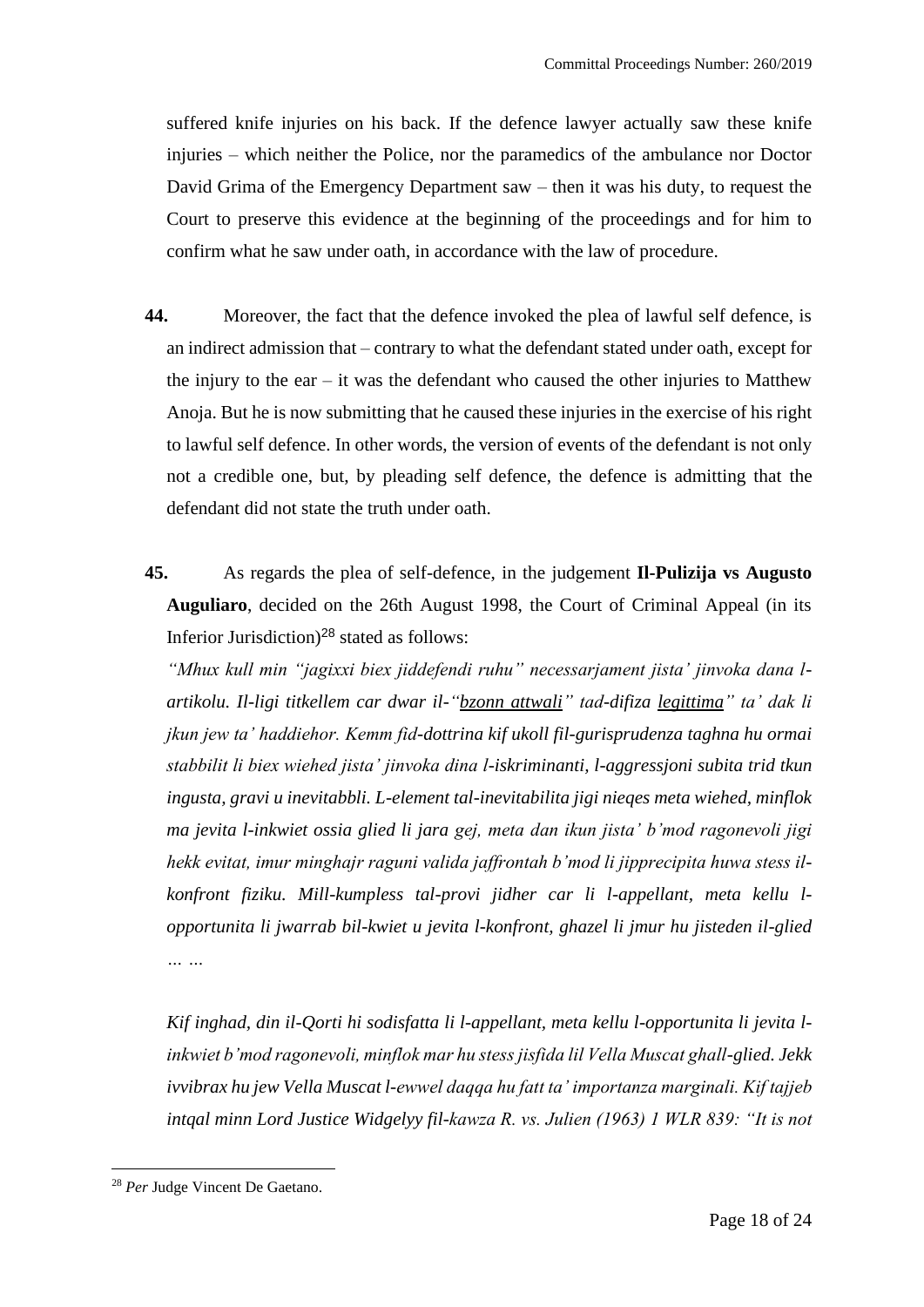*… … the law that a person threatened must take to his heels and run in the dramatic way suggested by Mr. McHale, but what is necessary is that he should demonstrate by his actions that he does not want to fight. He must demonstrate that he is prepared to temporise and disengage and perhaps make some physical withdrawal, and that is necessary as a feature of the justification of self-defence is true, in our opinion whether the charge is a homicide charge of something less serious." (fol. 843).*

*Din il-Qorti hi tal-fehma li din hi wkoll il-posizzjoni taht il-ligi taghna. … …"* (sottolinear ta' dik il-Qorti).

- **46.** In his book **Lectures on Criminal Law**, **Prof. Anthony Mamo** states as follows on the requisites for the plea of lawful self defence: *"The evil threatened must be: (1) unjust; (2) grave; (3) inevitable".<sup>29</sup>* As regards the requisite of gravity, he continues to say the following: *"The act of defence must have been done only in order to avoid consequences which, if they had followed, would have inflicted upon the person 'irrepairable' evil; and the law considers as 'irreparable' and consequently grave, that evil which threatens the life, limbs, the body or the chasitity of an individual."*
- **47.** As regards the the requisite of inevitability, **Prof.** Mamo continues explaining as follows: *"The accused must prove that the act was done by him to avoid an evil which could not otherwise be avoided. In other words, the danger must be sudden, actual and absolute. For if the danger was anticipated with certainty, a man will not be justified who has rashly braved such danger and placed himself in the necessity of having either to suffer death or grievious injury or to inflict it. ... ..."* 30
- **48.** From the evidence presented before it, this Court is satisfied that the requisites of gravity and inevitability are lacking in this case. From the evidence, Matthew Anoja was unarmed. William Uti repeated twice that initially the argument between the defendant and Anoja was a verbal one. But suddenly the defendant went into his bedroom and came back with a knife, and Anoja managed to take the knife away from him. It was from then onwards that the argument turned into a physical one. Anoja

<sup>29</sup> See **Lectures on Criminal Law** (Part 1) fol. 103.

<sup>30</sup> See **Lectures on Criminal Law** (Part 1) fol. 104.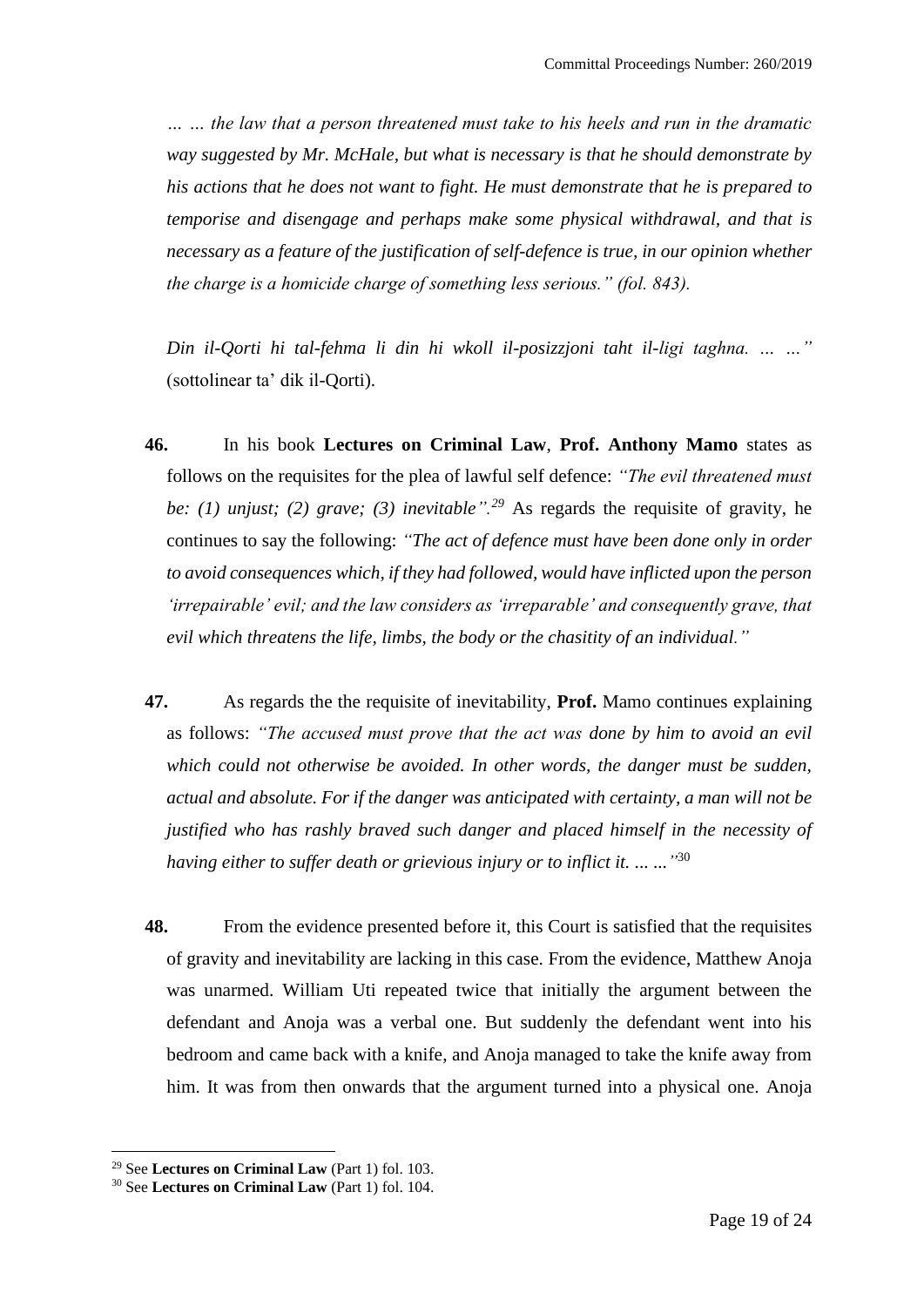stated the defendant grabbed him by the collar of his t-shirt and the argument transformed itself from a verbal one into a physical one. Then suddenly, the defendant went into his room and got a knife, but he managed to disarm him, and then a physical fight ensued. When the fight was over, and he and Matthew had gone out of the bedroom, into the corridor, the defendant came after them slashing two knives.

- **49.** The fact that Blessing and Anoja, together with William and Rachel went into the apartment certainly does not consistitute irreparable evil. Blessing was a tenant of the apartment as much as the defendant, and in fact she opened the door with her own key. If the defendant was irritated with having them coming to speak to him, he could easily have called the Police. In both the versions of William Uti as well as Matthew Anoja, it was the defendant who became physically violent first. The fact that Anoja told the defendant that he should not be in the apartment, because of some previous order from the Police, certainly does not justify the violent behaviour of the defendant, and his resort to the use of knives. The huge discrepancy between the small cut in the hand sustained by the defendant, and the grievous and permanent multiple injuries sustained by Anoja also shows who the real aggressor was in this incident. Moreover, the fact that the defendant persisted in continuing the fight, by going out of the apartment and running down the stairs after Anoja proves that the defendant was far from afraid of Anoja. Hence, the plea of the defendant of legitimate self defence is totally unfounded.
- **50.** The defence also made reference to Article 224(a) of the Criminal Code which states as follows:

*"Cases of actual necessity of lawful defence shall include the following:*

*(a) where the homicide or bodily harm is committed in the act of repelling, during the night-time, the scaling or breaking of enclosures, walls, or the entrance doors of any house or inhabited apartment, or of the appurtenances thereof having a direct or an indirect communication with such house or apartment;"*

**51.** This Article is clearly inapplicable in the present case. In this case, no one tried to break into the apartment clandestinely, or by breaking its entrance door. Blessing and Matthew, and the others with them got in, because Blessing opened the door with her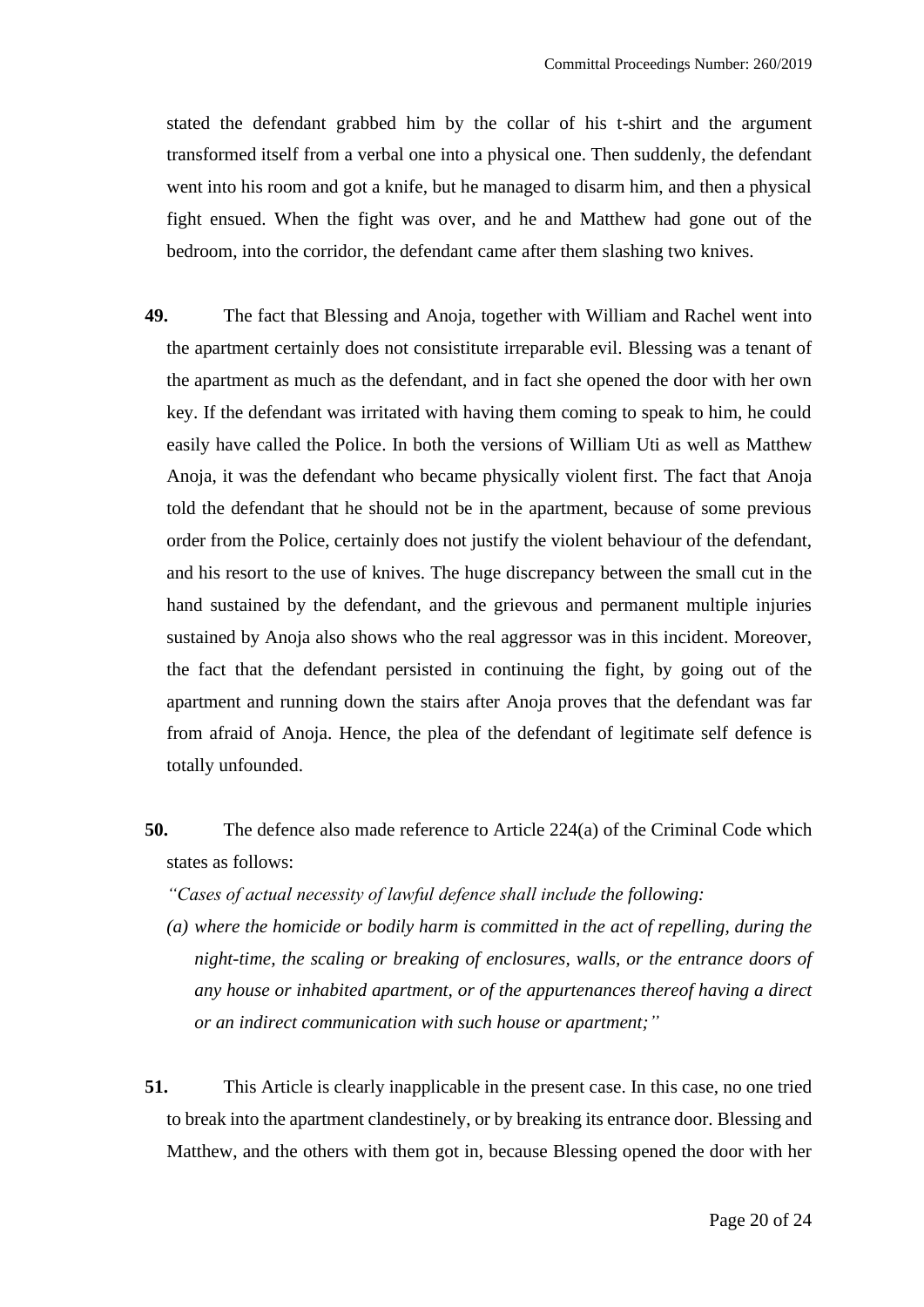own key. According to the relative contract of lease,  $31$  both the defendant and Blessing are tenants, so she had every right to open the door, and to allow whoever she wanted to go in. The fact that she had left the apartment a few days before is irrelevant, because at law she was still one of the tenants. For that matter, from the evidence it results that even the defendant had left the apartment for a number of days. Hence, even this plea of lawful defence is rejected.

- **52.** The expert Dottor Mario Scerri stated that the injuries sustained by Anoja on his chest and on his shoulder were of a slight nature, whilst the injuries sustained on his ear and right hand are both grievous and will remain a permanent mark, which are visible from a talking distance. Hence, these latter injuries fall under Article 218(1)(b) of the Criminal Code, since they created a serious and permanent disfigurement of the face and the right hand of Anoja.
- **53.** From the above considerations, the Court is satisfied that the Prosecution has succeeded in proving its case beyond reasonable doubt as far as the injuries sustained by Matthew Anoja are concerned, and is rejecting the plea of the defendant of legitimate self defence.
- **54.** As regards the injuries sustained by Blessing Aloun, she was first examined by Doctor Simon Micallef, a doctor of the Emergency Department on the day of the incident, and he certified that her left thumb required satures and had a swelling over the upperlip. He stated that she required two or three stitches on her thumb.<sup>32</sup>
- **55.** Expert Doctor Mario Scerri examined Blessing on the 2nd May 2019, and he concluded as follows:<sup>33</sup>

*"8. That Blessing Aloun sustained an injury to her left thumb remaining with a scar on the thumb which is visible but not so conspicuous from within talking distance.*

*9. that the function of the thumb was preserved."*

<sup>31</sup> See lease agreement at page 1848 *et seq.* of the proceedings.

<sup>32</sup> See fol.322 *et seq.* of the proceedings.

<sup>33</sup> See Dok MST1 at page 208 *et seq.* of the proceedings.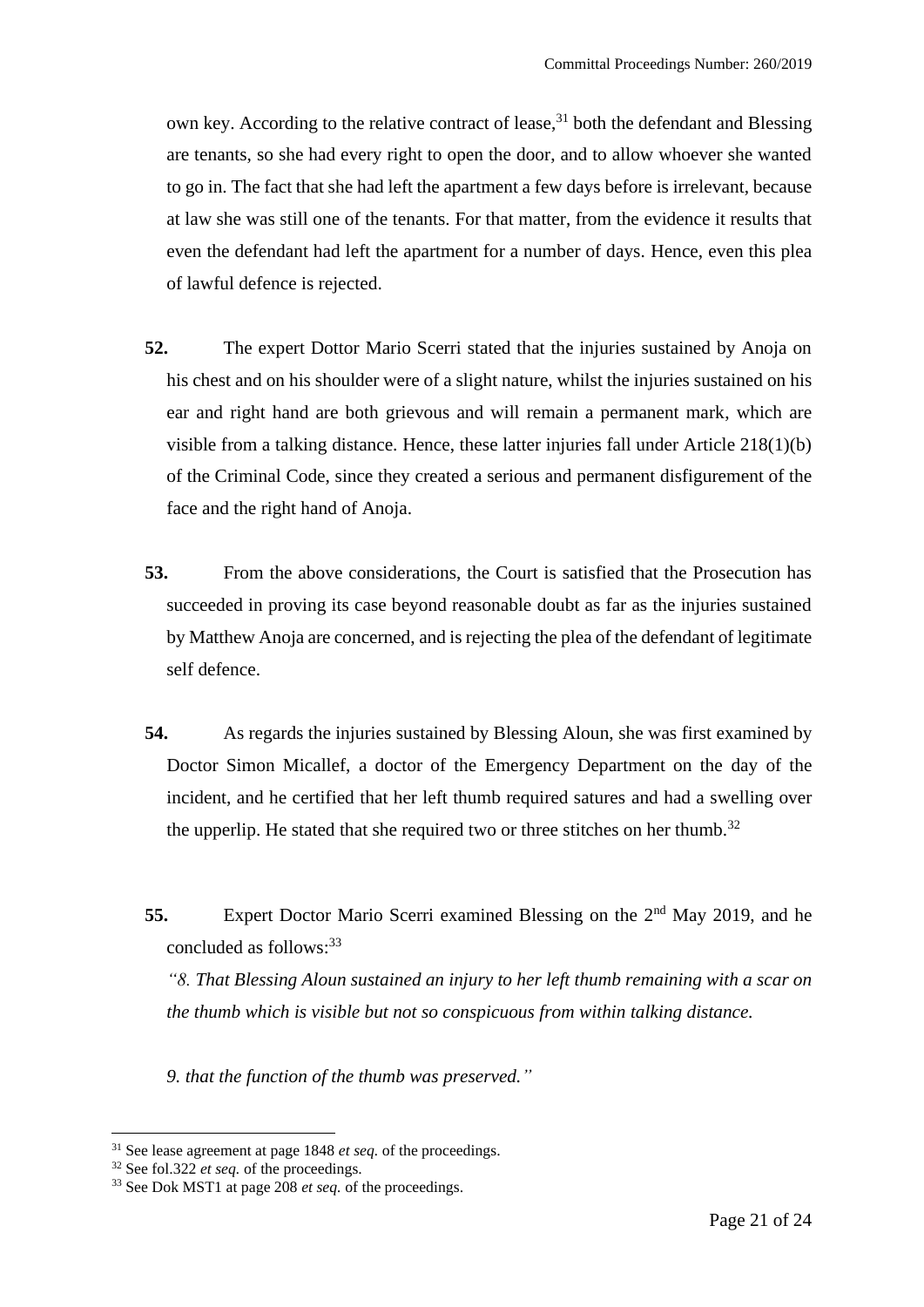- **56.** From the evidence brought forward, the Prosecution has proven beyond reasonable doubt that these injuries were caused by the defendant, as well as that Blessing Aloun was the former cohabitant of the defendant.
- **57.** The contraventions under Article 339(3) and 338(m) of the Criminal Code have also been duly proven according to law.

#### **Consideration as to Punishment**

- **58.** As regards punishment, the Court took into consideration the criminal record of the defendant, who has been in Malta for twelve years. He has only one judgement against him of having disobeyed the lawful orders of Police officers.
- **59.** However, the Court cannot ignore the seriousness of the offences committed by the defendant. They were act of wanton violence, which must receive zero tolerance in a civilized society. It is actually something short of a miracle how Matthew Anoja, who was unarmed, manage to survive the attack of the defendant who was brandishing two chef knives in his direction. He suffered two slight injuries and two grievous and permanent injuries, one in his face and the other in his hand, in terms of Article 218(1)(b) of the Criminal Code. Even though the injury suffered on the shoulder is of a slight nature, it is very visible. This incident surely had life-changing effects on him. The punishment for a grievous offence under Article 218 of the Criminal Code is imprisonment for a term from five (5) to ten (10) years.
- **60.** The Court also found the defendant guilty of causing slight injuries to his expartner Blessing Aloun, first by punching her in her face, and then by cutting her thumb, whilst doing his violence extravaganza. The punishment for this offence has to be increased by one decree, since he caused the injuries to his former cohabitant, and this in terms of Articles 222(1)(a) and 202(h) of the Criminal Code. The punishment for this offence is a maximum of three years imprisonment.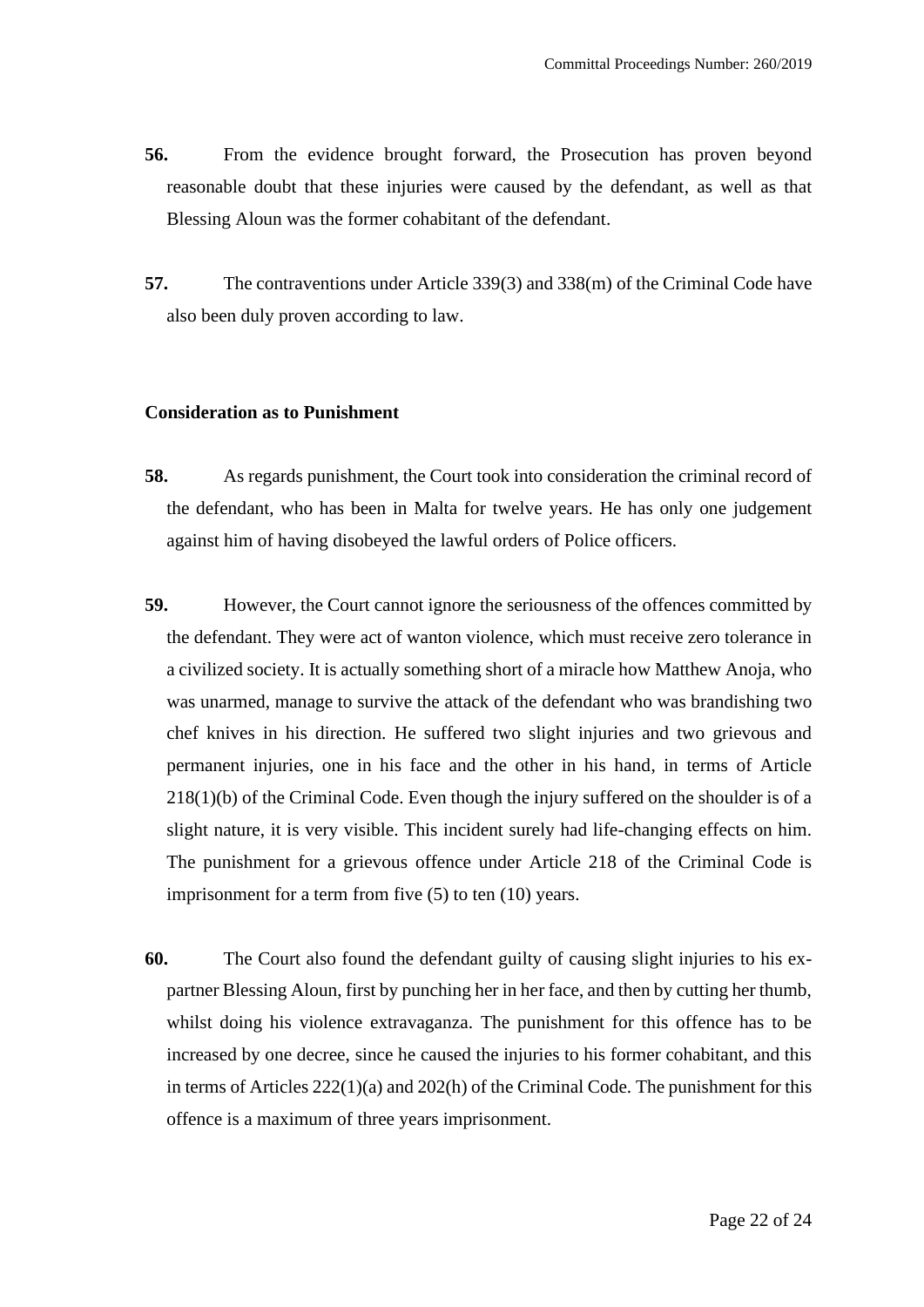- **61.** After applying the rules of concurrent punishments in Article 17 of the Criminal Code, the defendant is subject to a minimum punishment of six and a half years imprisonment and a maximum punishment of eleven years and six months imprisonment.
- **62.** It is also relevant to point out, that at no stage of these proceedings did the defendant show any remorse for any one of the crimes he committed. He is evidently a danger to society, because when he loses his temper, he becomes uncontrollably violent.

## **Conclusion**

- **63.** For these reasons, the Court:
- 1. after seeing Articles 214, 215, 217, 218, 221, 222(1)(a), 202(h), 339(e) Article 338(m), 382A, 383, 384, 385, 386, 412C, 412D, Articles 17, 31, 532A, 532B and 533 of the Criminal Code, Chapter 9 of the Laws of Malta, finds the defendant guilty of all the offences contemplated in these provisions of the law, and taking into account all the circumstances of the case, condemns the defendant to nine (9) years imprisonment.
- 2. The Court orders the person convicted to the pay to the Registrar all the costs incurred in connection with the employment in the proceedings of all the experts, in terms of Article 533 of Chapter 9 of the Laws of Malta. These costs are to be paid within a period of one (1) year from when the Registrar of the Criminal Courts communicates to him the amount due by him. If the person convicted fails to pay this amount or part of it within the time herein prescribed, the amount, or any balance of it, will become immediately due and payable, and in default of payment thereof, the outstanding amount still due shall be converted into imprisonment at the rate established by law.
- 3. Since in the opinion of this Court, when Keven Agbigbi gave evidence before this Court in the sitting of the  $26<sup>th</sup>$  May 2020, he did not say the truth, the Court orders that a copy of this judgement is communicated by the Registrar to the Commissioner of Police, so